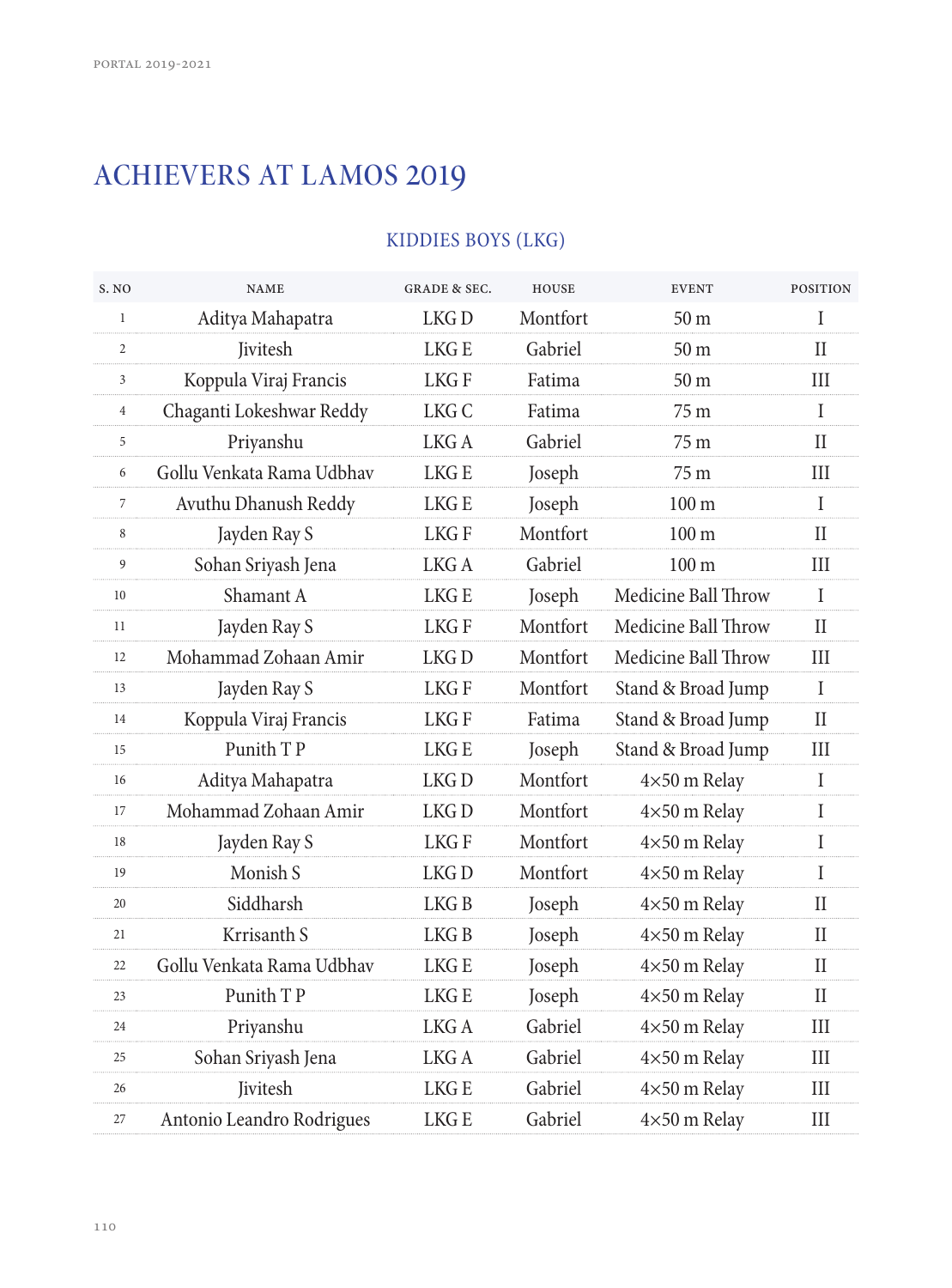| S. NO          | <b>NAME</b>               | <b>GRADE &amp; SEC.</b> | <b>HOUSE</b> | <b>EVENT</b>        | <b>POSITION</b> |
|----------------|---------------------------|-------------------------|--------------|---------------------|-----------------|
| $\mathbf{1}$   | Siriksha Tanavi M         | LKG C                   | Fatima       | 50 m                | T               |
| $\overline{c}$ | Nisha S                   | LKG A                   | Gabriel      | 50 <sub>m</sub>     | $\mathbf{I}$    |
| $\mathbf{3}$   | Jenny Solomon             | LKG C                   | Fatima       | 50 <sub>m</sub>     | Ш               |
| $\overline{4}$ | Kalluru Bhavishya         | LKG F                   | Fatima       | 75 m                | $\mathbf{I}$    |
| 5              | Josnika P                 | LKG A                   | Gabriel      | 75 m                | $\mathbf{I}$    |
| 6              | Jhanavi H                 | LKG A                   | Gabriel      | 75 m                | Ш               |
| $\overline{7}$ | Devayani Manoj Dodwad     | <b>LKGF</b>             | Montfort     | 100 <sub>m</sub>    | $\mathbf{I}$    |
| 8              | Elisabeth Florence Manuel | LKG <sub>B</sub>        | Joseph       | $100 \text{ m}$     | $\rm II$        |
| 9              | Amy Leo                   | LKG F                   | Montfort     | 100 <sub>m</sub>    | III             |
| 10             | Niharika D                | LKG C                   | Fatima       | Medicine Ball Throw | $\mathsf{I}$    |
| 11             | Poornashree B Raj         | LKG F                   | Fatima       | Medicine Ball Throw | $\mathbf{I}$    |
| 12             | Kusuma N                  | LKG C                   | Fatima       | Medicine Ball Throw | III             |
| 13             | Kalluru Bhavishya         | LKG F                   | Fatima       | Stand & Broad Jump  | T               |
| 14             | Judith Jisho              | LKG E                   | Joseph       | Stand & Broad Jump  | H               |
| 15             | Saanvi Karthik            | LKG D                   | Montfort     | Stand & Broad Jump  | III             |
| 16             | Subbagalla Parimala Joy   | LKG <sub>B</sub>        | Joseph       | $4\times50$ m Relay | $\mathbf{I}$    |
| 17             | Elisabeth Florence Manuel | LKG <sub>B</sub>        | Joseph       | 4×50 m Relay        | I               |
| 18             | Judith Jisho              | LKG E                   | Joseph       | 4×50 m Relay        | I               |
| 19             | Vidhi Choudhary           | LKG E                   | Joseph       | $4\times50$ m Relay | I               |
| 20             | Devarasi Sanvitha Reddy   | LKG D                   | Montfort     | $4\times50$ m Relay | Н               |
| 21             | Saanvi Karthik            | LKG <sub>D</sub>        | Montfort     | 4×50 m Relay        | П               |
| 22             | Analika R                 | LKG <sub>D</sub>        | Montfort     | 4×50 m Relay        | $\mathbf{I}$    |
| 23             | Samyuktha S               | LKG F                   | Montfort     | 4×50 m Relay        | $_{\rm II}$     |
| 24             | Nisha S                   | LKG A                   | Gabriel      | $4\times50$ m Relay | Ш               |
| 25             | Josnika P                 | LKG A                   | Gabriel      | $4\times50$ m Relay | III             |
| 26             | Neeti Agarwal             | LKG E                   | Gabriel      | 4×50 m Relay        | Ш               |
| 27             | Allamsetty Teekshana      | <b>LKGE</b>             | Gabriel      | 4×50 m Relay        | III             |
|                |                           |                         |              |                     |                 |

## KIDDIES GIRLS (LKG)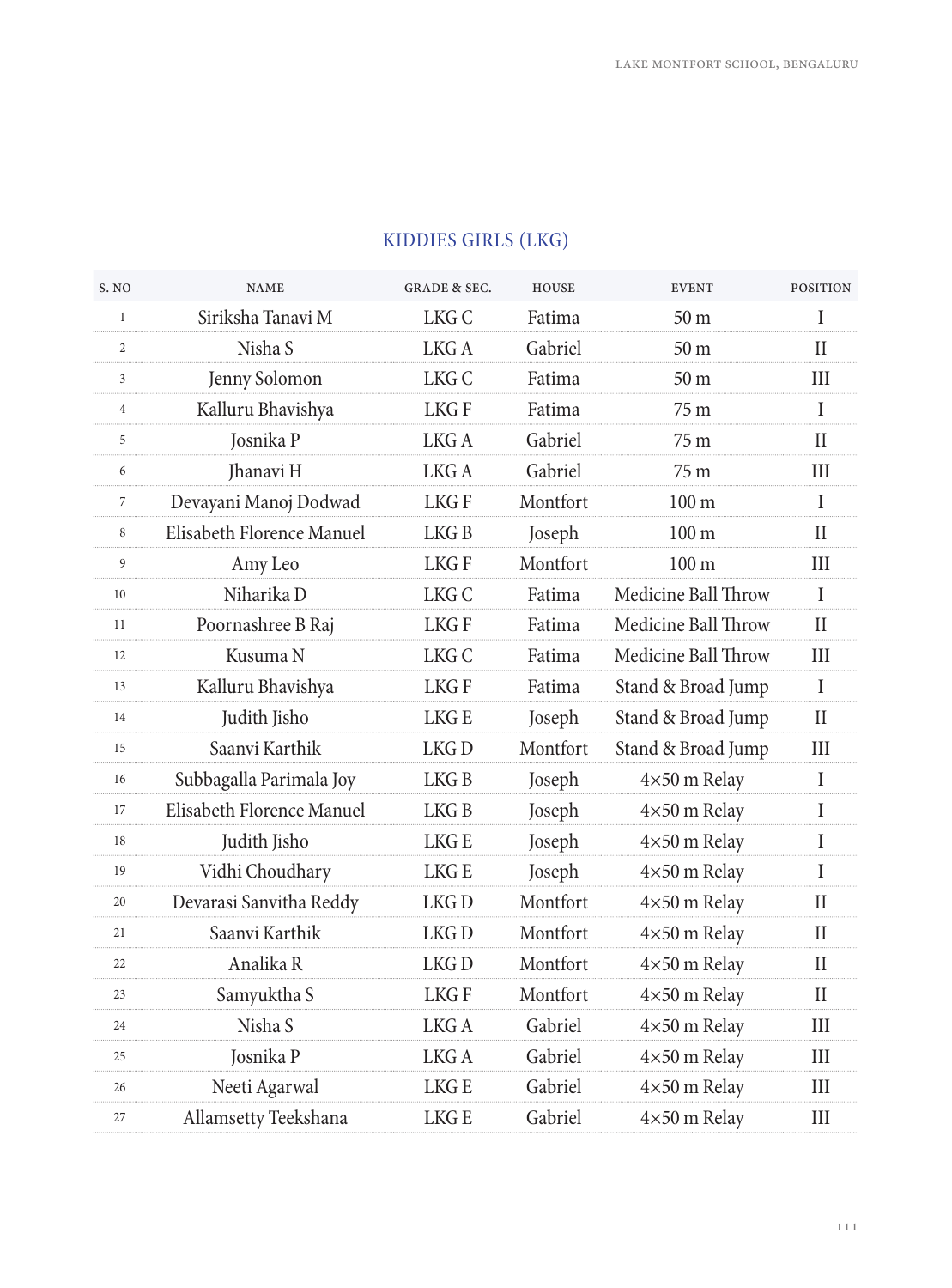| S. NO          | <b>NAME</b>               | <b>GRADE &amp; SEC.</b> | <b>HOUSE</b> | <b>EVENT</b>        | <b>POSITION</b> |
|----------------|---------------------------|-------------------------|--------------|---------------------|-----------------|
| $\mathbf{1}$   | Aethan Varghese Ekkapuram | UKG C                   | Fatima       | 50 <sub>m</sub>     | T               |
| $\overline{c}$ | Divakar                   | UKG C                   | Fatima       | 50 <sub>m</sub>     | H               |
| 3              | Sachin S                  | UKG A                   | Fatima       | 50 <sub>m</sub>     | III             |
| $\overline{4}$ | Mithun P                  | <b>UKGE</b>             | Fatima       | 75 <sub>m</sub>     | $\mathbf I$     |
| 5              | Nakul Karthik             | UKG B                   | Gabriel      | 75 <sub>m</sub>     | H               |
| 6              | Oruganti Varun            | UKG A                   | Fatima       | 75 m                | Ш               |
| 7              | Manan Mrinal              | UKG C                   | Gabriel      | 100 <sub>m</sub>    | $\mathbf I$     |
| 8              | Chennoju Rudhvi           | UKG D                   | Joseph       | 100 <sub>m</sub>    | H               |
| 9              | Praajeet A                | UKG E                   | Gabriel      | 100 <sub>m</sub>    | Ш               |
| 10             | Manan Mrinal              | UKG C                   | Gabriel      | Medicine Ball Throw | $\mathbf{I}$    |
| 11             | Mithun P                  | <b>UKGE</b>             | Fatima       | Medicine Ball Throw | П               |
| 12             | Aethan Varghese Ekkapuram | UKG C                   | Fatima       | Medicine Ball Throw | Ш               |
| 13             | Aethan Varghese Ekkapuram | UKG C                   | Fatima       | Stand & Broad Jump  | I               |
| 14             | Divakar                   | UKG C                   | Fatima       | Stand & Broad Jump  | $\mathbf{I}$    |
| 15             | Sai Sarvesh S             | UKG F                   | Joseph       | Stand & Broad Jump  | III             |
| 16             | Mithun P                  | UKG E                   | Fatima       | $4\times50$ m Relay | I               |
| 17             | Buchireddygari Sohan Sai  | UKG D                   | Fatima       | 4×50 m Relay        | I               |
| 18             | Tandra Avyukth            | UKG A                   | Fatima       | 4×50 m Relay        | T               |
| 19             | Bhavik Naga Ajay Rayala   | UKG D                   | Fatima       | $4\times50$ m Relay | I               |
| 20             | Manan Mrinal              | UKG C                   | Gabriel      | 4×50 m Relay        | П               |
| 21             | Rouben Roy                | UKG A                   | Gabriel      | 4×50 m Relay        | $\mathbf{I}$    |
| 22             | Yaswanth Kanumuru         | UKG A                   | Gabriel      | $4\times50$ m Relay | П               |
| 23             | Praajeet A                | UKG E                   | Gabriel      | 4×50 m Relay        | $\mathbf{I}$    |
| 24             | Harish MR                 | UKG D                   | Montfort     | 4×50 m Relay        | III             |
| 25             | Om Mangesh Sudrik         | UKG F                   | Montfort     | $4\times50$ m Relay | III             |
| 26             | Neeray P                  | UKG <sub>D</sub>        | Montfort     | $4\times50$ m Relay | III             |
| 27             | Ram Prashanth K           | UKG C                   | Montfort     | 4×50 m Relay        | Ш               |

## KIDDIES BOYS (UKG)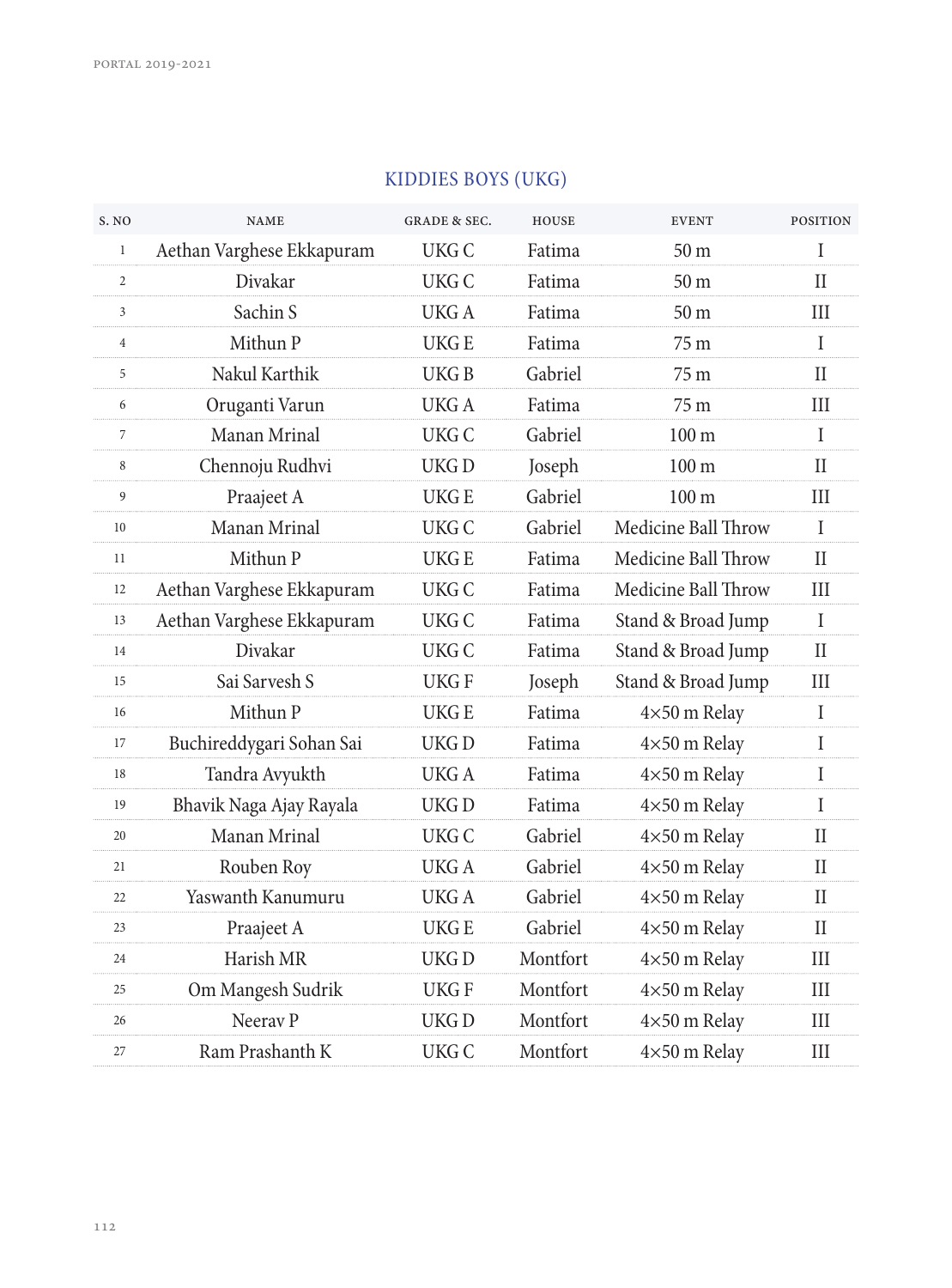| <b>NAME</b>                 | <b>GRADE &amp; SEC.</b> | <b>HOUSE</b> | <b>EVENT</b>        | <b>POSITION</b> |
|-----------------------------|-------------------------|--------------|---------------------|-----------------|
| Lenora Rajendran            | UKG F                   | Fatima       | 50 <sub>m</sub>     | T               |
| Tejaswi Vinod               | UKG E                   | Joseph       | 50 <sub>m</sub>     | Н               |
| Tejaswini Iyer              | UKG D                   | Gabriel      | 50 <sub>m</sub>     | Ш               |
| Varsha Poorna Sri S         | UKG A                   | Fatima       | 75 m                | $\mathbf I$     |
| Vajrapu Sai Sanidhya        | UKG D                   | Montfort     | 75 m                | Н               |
| Tammireddy Kathya Phani Sri | UKG C                   | Gabriel      | 75 <sub>m</sub>     | Ш               |
| Abha Dilip Kumar Alone      | <b>UKGE</b>             | Fatima       | 100 <sub>m</sub>    | $\mathbf I$     |
| Susritha Krishnapuram       | <b>UKGE</b>             | Montfort     | 100 <sub>m</sub>    | Н               |
| Vepanjeri Honvitaa Reddy    | <b>UKGB</b>             | Montfort     | 100 <sub>m</sub>    | III             |
| Rakshita                    | <b>UKGF</b>             | Montfort     | Medicine Ball Throw | $\mathbf{I}$    |
| Gauri Shree Singh           | UKG E                   | Joseph       | Medicine Ball Throw | П               |
| Hasini S                    | <b>UKGB</b>             | Fatima       | Medicine Ball Throw | III             |
| Lenora Rajendran            | UKG F                   | Fatima       | Stand & Broad Jump  | I               |
| Rakshita                    | UKG F                   | Montfort     | Stand & Broad Jump  | $\mathbf{I}$    |
| Druthi E                    | <b>UKGB</b>             | Gabriel      | Stand & Broad Jump  | III             |
| Polasu Naga Tejasswe        | UKG E                   | Fatima       | 4×50 m Relay        | I               |
| Harshali V                  | UKG F                   | Fatima       | 4×50 m Relay        | I               |
| Abha Dilip Kumar Alone      | UKG E                   | Fatima       | 4×50 m Relay        | $\mathbf I$     |
| Aareti Charvi               | <b>UKGC</b>             | Fatima       | 4×50 m Relay        | I               |
| Dhanya Sri A                | UKG D                   | Montfort     | 4×50 m Relay        | П               |
| Susritha Krishnapuram       | UKG E                   | Montfort     | 4×50 m Relay        | $\rm II$        |
| Vepanjeri Honvitaa Reddy    | UKG B                   | Montfort     | 4×50 m Relay        | $_{\rm II}$     |
| Tejaswini M                 | UKG C                   | Montfort     | $4\times50$ m Relay | $\mathbf{I}$    |
| Pattem Yasasri Reddy        | UKG <sub>D</sub>        | Joseph       | 4×50 m Relay        | III             |
| Andrea Jeanna V             | UKG E                   | Joseph       | 4×50 m Relay        | Ш               |
| Nisha                       | UKG F                   | Joseph       | $4\times50$ m Relay | III             |
| Dasari Livia Susan          | UKG <sub>D</sub>        | Joseph       | 4×50 m Relay        | Ш               |
|                             |                         |              |                     |                 |

## KIDDIES GIRLS (UKG)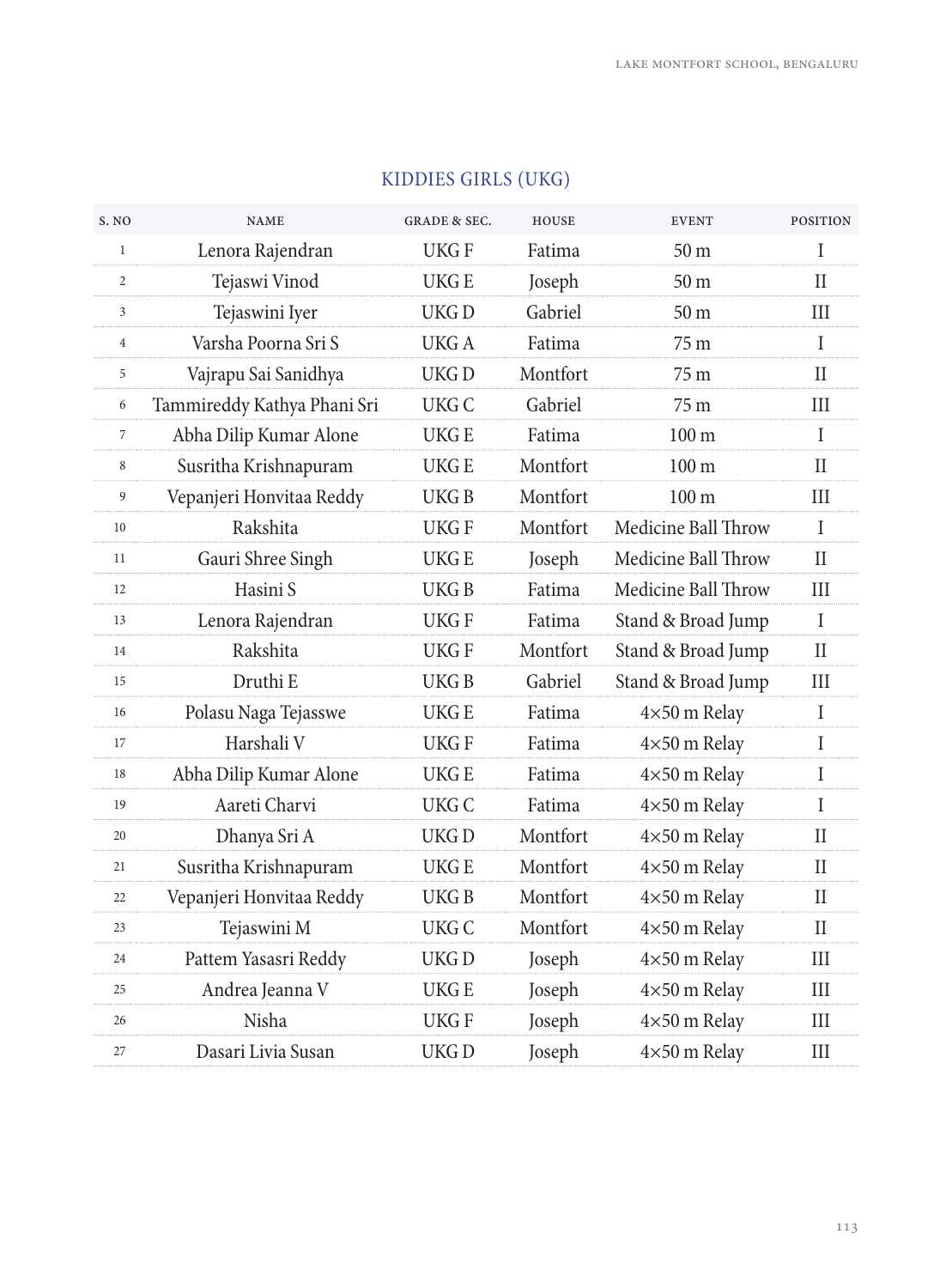| S. NO          | <b>NAME</b>              | <b>GRADE &amp; SEC.</b> | <b>HOUSE</b> | <b>EVENT</b>        | <b>POSITION</b> |
|----------------|--------------------------|-------------------------|--------------|---------------------|-----------------|
| $\mathbf{1}$   | Aviraj Srivastava        | 1E                      | Joseph       | 50 <sub>m</sub>     | I               |
| $\overline{2}$ | Avinash V                | 1 <sup>C</sup>          | Gabriel      | 50 <sub>m</sub>     | П               |
| 3              | Antonio Rishon           | 1 F                     | Montfort     | 50 <sub>m</sub>     | Ш               |
| $\overline{4}$ | Jonah Jisho              | 1 F                     | Gabriel      | 75 m                | $\mathbf I$     |
| 5              | Rohan Antony Malpan      | 1 F                     | Montfort     | 75 <sub>m</sub>     | H               |
| 6              | Mudagani Sreejan         | 1 C                     | Gabriel      | 75 <sub>m</sub>     | Ш               |
| 7              | Jonah Jisho              | 1F                      | Gabriel      | 100 <sub>m</sub>    | I               |
| 8              | Mudagani Sreejan         | 1 C                     | Gabriel      | 100 <sub>m</sub>    | H               |
| 9              | Shivansh Narayan         | 1 C                     | Montfort     | 100 <sub>m</sub>    | III             |
| 10             | Harsh Gohel              | 1E                      | Fatima       | Medicine Ball Throw | $\mathbf I$     |
| 11             | Evan Tom Aby             | 1 F                     | Gabriel      | Medicine Ball Throw | H               |
| 12             | Romuald Smith A          | 1 C                     | Joseph       | Medicine Ball Throw | III             |
| 13             | Mudagani Sreejan         | 1 <sup>C</sup>          | Gabriel      | Stand & Broad Jump  | $\mathbf{I}$    |
| 14             | Aviraj Srivastava        | 1 E                     | Joseph       | Stand & Broad Jump  | $\rm II$        |
| 15             | Antonio Rishon           | 1F                      | Montfort     | Stand & Broad Jump  | III             |
| 16             | Shivansh Narayan         | 1 <sup>C</sup>          | Montfort     | 4×50 m Relay        | $\mathbf{I}$    |
| 17             | S Malcom Rajan           | 1D                      | Montfort     | $4\times50$ m Relay | I               |
| 18             | Antonio Rishon           | 1 F                     | Montfort     | 4×50 m Relay        | Ι               |
| 19             | Rohan Antony Malpan      | 1 F                     | Montfort     | 4×50 m Relay        | I               |
| 20             | Sanjay Srikanth          | 1 B                     | Fatima       | $4\times50$ m Relay | П               |
| 21             | Niranjan Krishna         | 1 C                     | Fatima       | 4×50 m Relay        | $\mathbf{H}$    |
| 22             | Vihaan Sunil             | 1F                      | Fatima       | 4×50 m Relay        | $\rm II$        |
| 23             | Meron Melwin Manimalethu | 1 A                     | Fatima       | 4×50 m Relay        | H               |
| 24             | Chopperla Nagendra Gupta | 1 <sup>C</sup>          | Gabriel      | 4×50 m Relay        | III             |
| 25             | Mudagani Sreejan         | 1 C                     | Gabriel      | $4\times50$ m Relay | Ш               |
| 26             | Daiwik S                 | 1 F                     | Gabriel      | 4×50 m Relay        | III             |
| 27             | M D Mithilesh            | 1B                      | Gabriel      | 4×50 m Relay        | III             |

#### KIDDIES BOYS (GRADE I)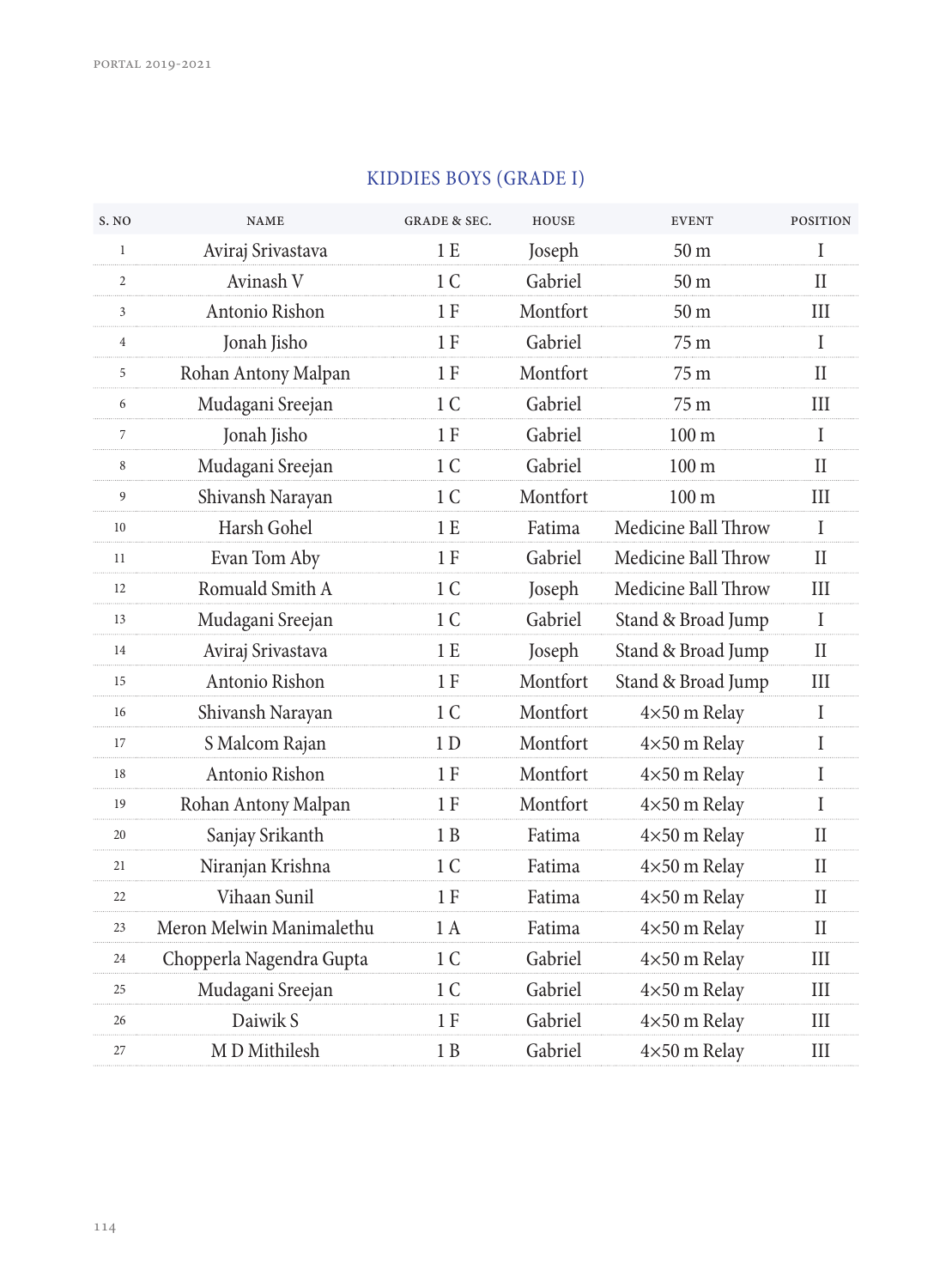| S. NO          | <b>NAME</b>                | <b>GRADE &amp; SEC.</b> | <b>HOUSE</b> | <b>EVENT</b>        | <b>POSITION</b> |
|----------------|----------------------------|-------------------------|--------------|---------------------|-----------------|
| $\mathbf{1}$   | D S Yashika                | 1 <sup>C</sup>          | Gabriel      | 50 <sub>m</sub>     | T               |
| $\overline{2}$ | Hashika Injeti             | 1 <sub>D</sub>          | Gabriel      | 50 <sub>m</sub>     | $\mathbf{I}$    |
| 3              | Sanvi M                    | 1 B                     | Montfort     | 50 <sub>m</sub>     | Ш               |
| 4              | V S Tharunika              | 1 B                     | Fatima       | 75 m                | $\mathbf{I}$    |
| 5              | Hossanna Prishne Patni     | 1 B                     | Fatima       | 75 m                | $\mathbf{I}$    |
| 6              | Aditi J                    | 1 F                     | Montfort     | 75 m                | Ш               |
| $\overline{7}$ | Niiharika Sai Mamilla      | 1 <sup>C</sup>          | Montfort     | 100 <sub>m</sub>    | $\mathsf{I}$    |
| 8              | R Sai Akshara              | 1 <sup>C</sup>          | Fatima       | 100 <sub>m</sub>    | $\mathbf{I}$    |
| 9              | Aslesha Biswal             | 1 B                     | Gabriel      | 100 <sub>m</sub>    | III             |
| 10             | Sanvi M                    | 1B                      | Montfort     | Medicine Ball Throw | $\mathbf{I}$    |
| 11             | V S Tharunika              | 1B                      | Fatima       | Medicine Ball Throw | $\rm II$        |
| 12             | Aslesha Biswal             | $1\;{\rm B}$            | Gabriel      | Medicine Ball Throw | III             |
| 13             | Hashika Injeti             | 1 <sub>D</sub>          | Gabriel      | Stand & Broad Jump  | $\mathbf{I}$    |
| 14             | V S Tharunika              | 1B                      | Fatima       | Stand & Broad Jump  | $\mathbf{I}$    |
| 15             | Vasala Ananya              | 1 A                     | Montfort     | Stand & Broad Jump  | III             |
| 16             | Vasala Ananya              | 1 A                     | Montfort     | 4×50 m Relay        | I               |
| 17             | Sanvi M                    | 1 B                     | Montfort     | $4\times50$ m Relay | I               |
| 18             | Gunnam Reddy Nithika Reddy | 1 F                     | Montfort     | 4×50 m Relay        | I               |
| 19             | Eva Abraham                | 1 <sub>D</sub>          | Montfort     | 4×50 m Relay        | $\mathsf{I}$    |
| 20             | C G Hasini Priya           | 1 D                     | Fatima       | $4\times50$ m Relay | $\mathbf{I}$    |
| 21             | R Sai Akshara              | 1 C                     | Fatima       | 4×50 m Relay        | H               |
| 22             | V S Tharunika              | 1B                      | Fatima       | 4×50 m Relay        | $\mathbf{I}$    |
| 23             | Hossanna Prishne Patni     | 1B                      | Fatima       | 4×50 m Relay        | $\rm{II}$       |
| 24             | Aslesha Biswal             | 1 B                     | Gabriel      | 4×50 m Relay        | Ш               |
| 25             | Hashika Injeti             | 1 <sub>D</sub>          | Gabriel      | 4×50 m Relay        | III             |
| 26             | R Agnes Nishika Reddy      | 1 C                     | Gabriel      | 4×50 m Relay        | III             |
| 27             | D S Yashika                | 1 <sup>C</sup>          | Gabriel      | 4×50 m Relay        | III             |
|                |                            |                         |              |                     |                 |

## KIDDIES GIRLS (GRADE I)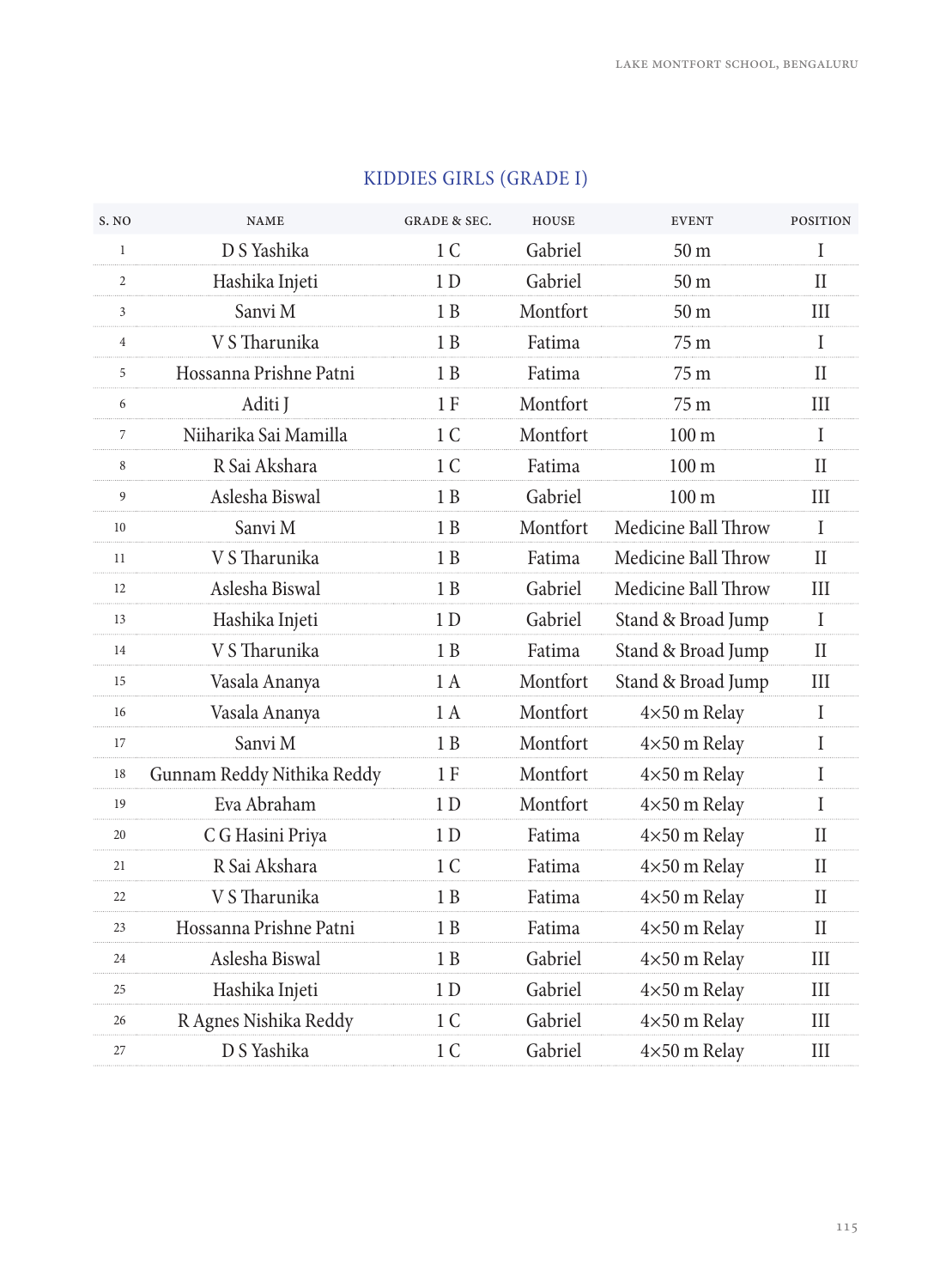| S. NO          | <b>NAME</b>          | <b>GRADE &amp; SEC.</b> | <b>HOUSE</b> | <b>EVENT</b>        | <b>POSITION</b> |
|----------------|----------------------|-------------------------|--------------|---------------------|-----------------|
| $\mathbf{1}$   | Johan Joby Mathew    | 2A                      | Fatima       | 50 <sub>m</sub>     | Ī               |
| $\overline{c}$ | Mohith S             | 2D                      | Montfort     | 50 <sub>m</sub>     | П               |
| 3              | Shree Vinayak S      | 2D                      | Joseph       | 50 <sub>m</sub>     | III             |
| 4              | Aadhi Dev B R        | 2D                      | Joseph       | 75 m                | I               |
| 5              | Ranvir Chaudhry      | 2C                      | Fatima       | 75 <sub>m</sub>     | $\mathbf{I}$    |
| 6              | Shree Vinayak S      | 2 D                     | Joseph       | 75 m                | III             |
| 7              | Ashok Dhami          | 2F                      | Joseph       | 100 <sub>m</sub>    | I               |
| 8              | Johan Joby Mathew    | 2 A                     | Fatima       | 100 <sub>m</sub>    | H               |
| 9              | Tharun A             | 2B                      | Montfort     | 100 <sub>m</sub>    | III             |
| 10             | Ashok Dhami          | 2F                      | Joseph       | Medicine Ball Throw | T               |
| 11             | Purav Danapur        | 2 A                     | Fatima       | Medicine Ball Throw | H               |
| 12             | P Vedaanth           | 2D                      | Montfort     | Medicine Ball Throw | III             |
| 13             | Ashok                | 2F                      | Joseph       | Stand & Broad Jump  | $\mathbf{I}$    |
| 14             | Amier Althaf         | 2 A                     | Montfort     | Stand & Broad Jump  | $\rm II$        |
| 15             | Vihan M Channashetti | 2 E                     | Montfort     | Stand & Broad Jump  | III             |
| 16             | Ashok                | 2F                      | Joseph       | 4×50 m Relay        | $\mathbf I$     |
| 17             | Aadhi Dev B R        | 2 D                     | Joseph       | $4\times50$ m Relay | I               |
| 18             | Shree Vinayak S      | 2D                      | Joseph       | 4×50 m Relay        | Ι               |
| 19             | Mukhesh V            | 2 D                     | Joseph       | $4\times50$ m Relay | $\mathbf I$     |
| 20             | Ranvir Chaudhry      | 2C                      | Fatima       | $4\times50$ m Relay | $\rm II$        |
| 21             | Johan Joby Mathew    | 2A                      | Fatima       | 4×50 m Relay        | $\mathbf{I}$    |
| 22             | Purav Danapur        | 2 A                     | Fatima       | 4×50 m Relay        | $\mathbf{I}$    |
| 23             | S Rathinagirish      | 2E                      | Fatima       | 4×50 m Relay        | $\rm II$        |
| 24             | Mohith S             | 2D                      | Montfort     | 4×50 m Relay        | III             |
| 25             | Tharun A             | 2B                      | Montfort     | 4×50 m Relay        | III             |
| 26             | Yashas M             | 2C                      | Montfort     | 4×50 m Relay        | III             |
| 27             | Vihan M Channashetti | 2E                      | Montfort     | 4×50 m Relay        | III             |

#### KIDDIES BOYS (GRADE II)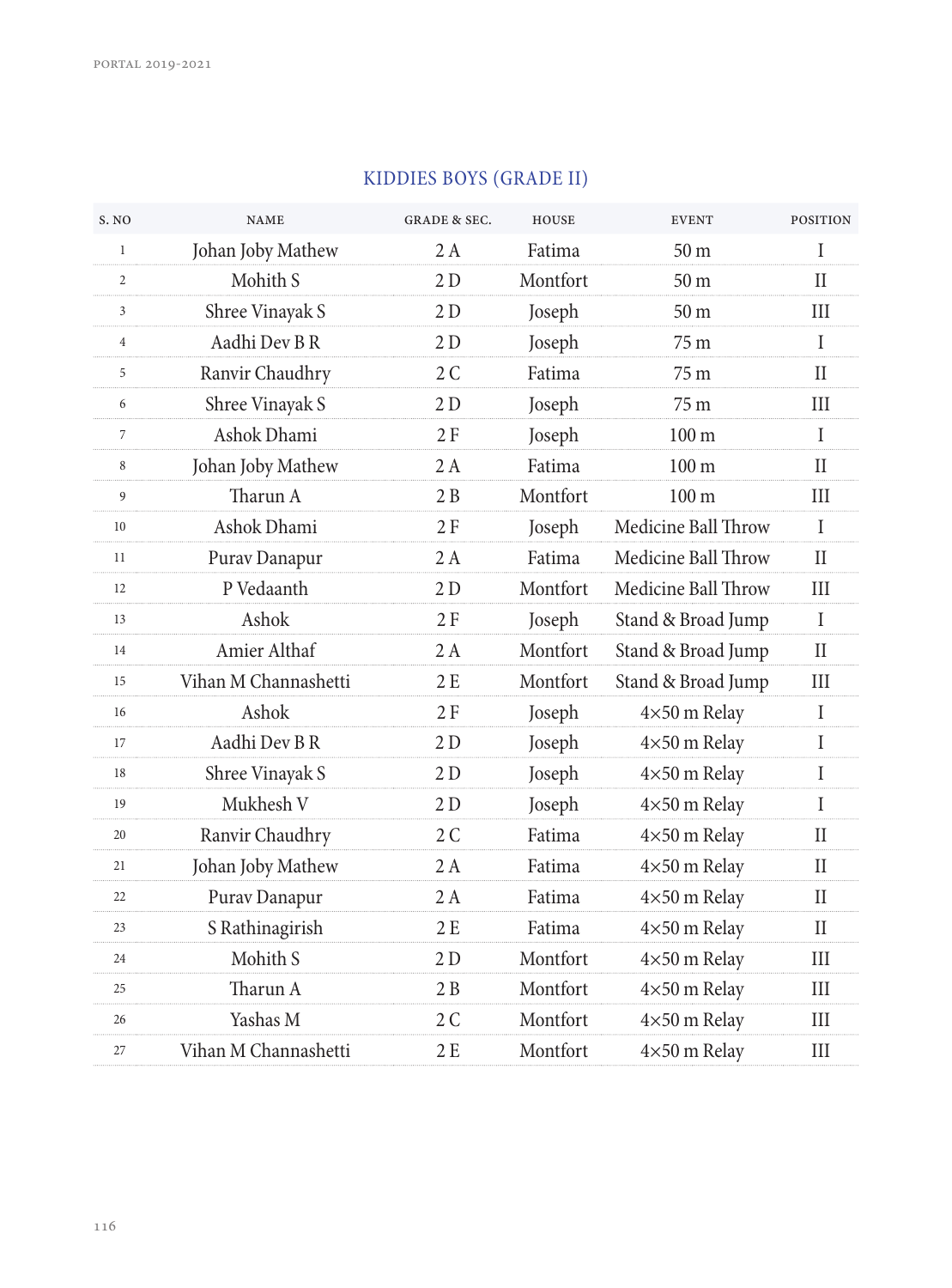| S. NO          | <b>NAME</b>               | <b>GRADE &amp; SEC.</b> | <b>HOUSE</b> | <b>EVENT</b>        | <b>POSITION</b> |
|----------------|---------------------------|-------------------------|--------------|---------------------|-----------------|
| $\mathbf{1}$   | Gollapudi Manaswi         | 2E                      | Montfort     | 50 <sub>m</sub>     | $\mathbf{I}$    |
| 2              | Irene Rose Jobin          | 2 A                     | Montfort     | 50 <sub>m</sub>     | $\mathbf{I}$    |
| 3              | Ananya M                  | 2 A                     | Fatima       | 50 <sub>m</sub>     | Ш               |
| $\overline{4}$ | Gollapudi Manaswi         | 2E                      | Montfort     | 75 <sub>m</sub>     | $\mathbf{I}$    |
| 5              | Debashree Mishra          | 2C                      | Joseph       | 75 m                | $\rm II$        |
| 6              | Maria Zara Cyriac         | 2 A                     | Fatima       | 75 m                | Ш               |
| $\overline{7}$ | Debashree Mishra          | 2C                      | Joseph       | 100 <sub>m</sub>    | $\mathbf I$     |
| 8              | Kashvi K Reddy            | 2 A                     | Joseph       | 100 <sub>m</sub>    | $\mathbf{I}$    |
| 9              | Irene Rose Jobin          | 2 A                     | Montfort     | 100 <sub>m</sub>    | Ш               |
| 10             | Pranathi Prakash Khavasad | 2D                      | Fatima       | Medicine Ball Throw | T               |
| 11             | D Magdalin Susanna        | 2 A                     | Joseph       | Medicine Ball Throw | $\mathbf{I}$    |
| 12             | Kashvi K Reddy            | 2 A                     | Joseph       | Medicine Ball Throw | III             |
| 13             | Irene Rose Jobin          | 2A                      | Montfort     | Stand & Broad Jump  | $\mathbf I$     |
| 14             | Lena Joseph Pulickapinat  | 2 A                     | Joseph       | Stand & Broad Jump  | $\mathbf{I}$    |
| 15             | Aleena Shibu              | 2B                      | Montfort     | Stand & Broad Jump  | Ш               |
| 16             | Lena Joseph Pulickapinat  | 2 A                     | Joseph       | 4×50 m Relay        | $\mathsf{I}$    |
| 17             | Debashree Mishra          | 2C                      | Joseph       | 4×50 m Relay        | T               |
| 18             | Kashvi K Reddy            | 2 A                     | Joseph       | 4×50 m Relay        | $\mathbf I$     |
| 19             | D Magdalin Susanna        | 2A                      | Joseph       | 4×50 m Relay        | T               |
| 20             | Irene Rose Jobin          | 2 A                     | Montfort     | $4\times50$ m Relay | $_{\rm II}$     |
| 21             | Chithra J                 | 2B                      | Montfort     | 4×50 m Relay        | П               |
| 22             | Gollapudi Manaswi         | 2E                      | Montfort     | 4×50 m Relay        | $\mathbf{I}$    |
| 23             | Guntupalli Vaishnavi      | 2C                      | Montfort     | $4\times50$ m Relay | Н               |
| 24             | Sri Snikitha Cherukumilli | 2B                      | Gabriel      | $4\times50$ m Relay | Ш               |
| 25             | Trupti                    | 2F                      | Gabriel      | 4×50 m Relay        | III             |
| 26             | Sadiya Noushin            | 2 F                     | Gabriel      | 4×50 m Relay        | III             |
| 27             | Bhavanam Gayathree Reddy  | 2B                      | Gabriel      | 4×50 m Relay        | III             |
|                |                           |                         |              |                     |                 |

## KIDDIES GIRLS (GRADE II)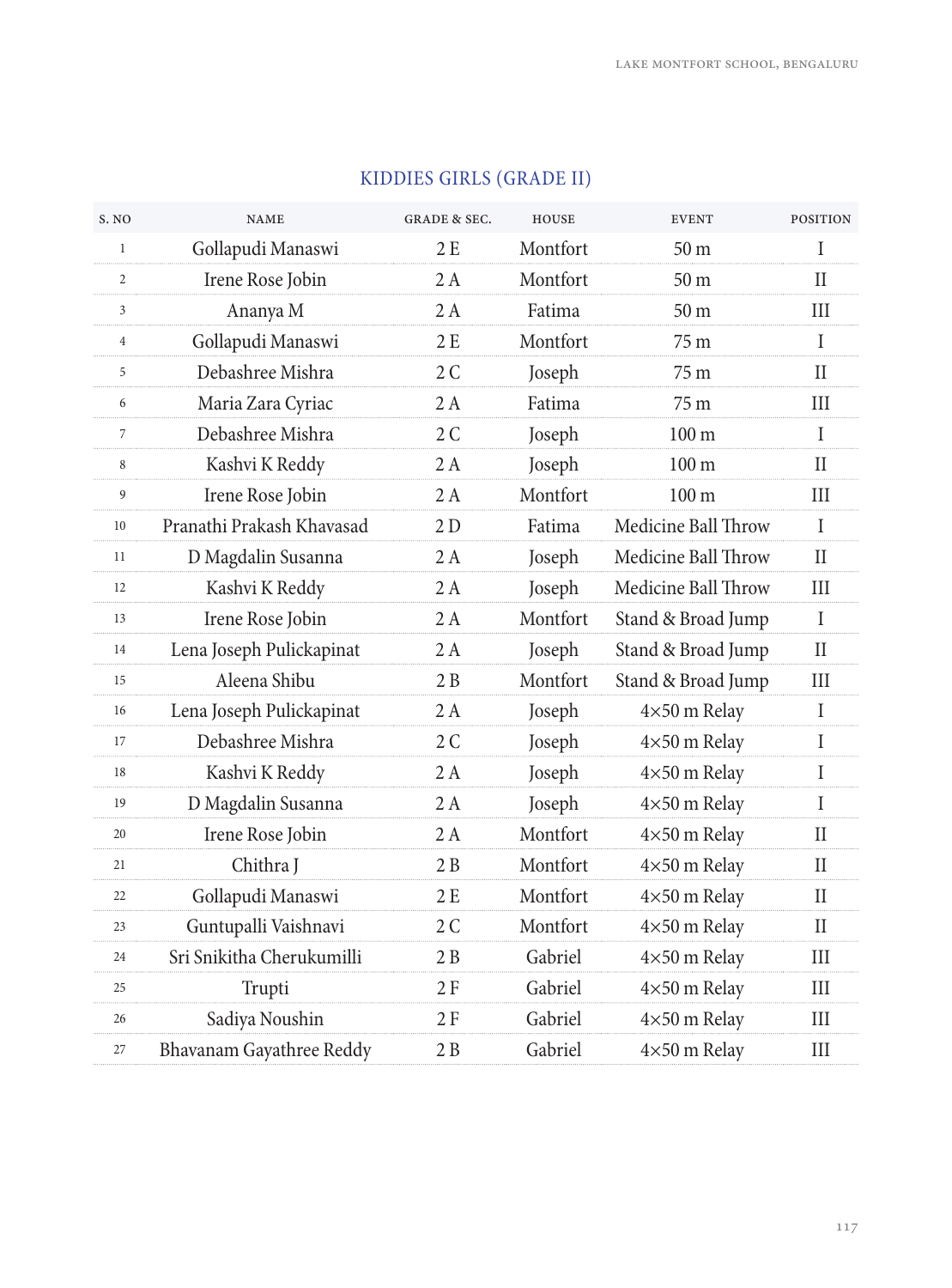| S. NO          | <b>NAME</b>         | <b>GRADE &amp; SEC.</b> | <b>HOUSE</b> | <b>EVENT</b>        | <b>POSITION</b>             |
|----------------|---------------------|-------------------------|--------------|---------------------|-----------------------------|
| $\mathbf{1}$   | Suhas H             | 4 F                     | Montfort     | 50 <sub>m</sub>     | I                           |
| $\overline{c}$ | Daksh Garg          | 4 B                     | Gabriel      | 50 <sub>m</sub>     | $\mathbf{I}$                |
| 3              | Nikhil Swarna       | 4 B                     | Gabriel      | 50 <sub>m</sub>     | Ш                           |
| $\overline{4}$ | Jivitesh Panda      | 3D                      | Montfort     | 75 m                | $\mathbf I$                 |
| 5              | Johaan John         | 3 A                     | Joseph       | 75 m                | $\rm II$                    |
| 6              | Rahul V             | 4 E                     | Montfort     | 75 m                | III                         |
| $\overline{7}$ | Aydin Feroz         | 4 B                     | Fatima       | 100 <sub>m</sub>    | $\mathbf I$                 |
| 8              | Nayan J Reddy       | 4B                      | Gabriel      | 100 <sub>m</sub>    | $\rm II$                    |
| 9              | Francis Nikhil A    | 3 A                     | Gabriel      | $100 \text{ m}$     | Ш                           |
| 10             | Aydin Feroz         | 4B                      | Fatima       | $200 \text{ m}$     | $\mathbf I$                 |
| 11             | Francis Nikhil A    | 3A                      | Gabriel      | 200 m               | $\mathbf{I}$                |
| 12             | Sarvin Sozhan       | 4C                      | Fatima       | 200 m               | III                         |
| 13             | Akash S Pawar       | 4 C                     | Gabriel      | Medicine Ball Throw | $\mathbf I$                 |
| 14             | Nayan J Reddy       | 4B                      | Gabriel      | Medicine Ball Throw | $\mathbf{I}$                |
| 15             | Advaith R           | 3D                      | Fatima       | Medicine Ball Throw | III                         |
| 16             | Joe Mathew          | 4 F                     | Fatima       | Stand & Broad Jump  | $\mathbf I$                 |
| 17             | Suhas H             | 4 F                     | Montfort     | Stand & Broad Jump  | H                           |
| 18             | Suddapalli Harshith | 4C                      | Joseph       | Stand & Broad Jump  | $\mathop{\rm III}\nolimits$ |
| 19             | Aydin Feroz         | 4B                      | Fatima       | 4×50 m Relay        | $\rm I$                     |
| 20             | Sarvin Sozhan       | 4C                      | Fatima       | 4×50 m Relay        | $\mathbf I$                 |
| 21             | Abhinav Bhardwaj    | 4 C                     | Fatima       | 4×50 m Relay        | I                           |
| 22             | Nathan Reddy        | 4B                      | Fatima       | 4×50 m Relay        | $\mathbf I$                 |
| 23             | Daksh Garg          | 4B                      | Gabriel      | 4×50 m Relay        | $\rm II$                    |
| 24             | Tejesh B            | 3 F                     | Gabriel      | 4×50 m Relay        | $\rm II$                    |
| 25             | Nayan J Reddy       | 4B                      | Gabriel      | 4×50 m Relay        | $\mathbf{I}$                |
| 26             | Francis Nikhil A    | 3 A                     | Gabriel      | 4×50 m Relay        | $\mathbf{I}$                |
| 27             | Deeshank NR         | 4B                      | Joseph       | 4×50 m Relay        | III                         |
| 28             | Suddapalli Harshith | 4 C                     | Joseph       | 4×50 m Relay        | Ш                           |
| 29             | Sashtik Gokulkumar  | 3 F                     | Joseph       | 4×50 m Relay        | III                         |

## KIDDIES BOYS (GRADE III & IV)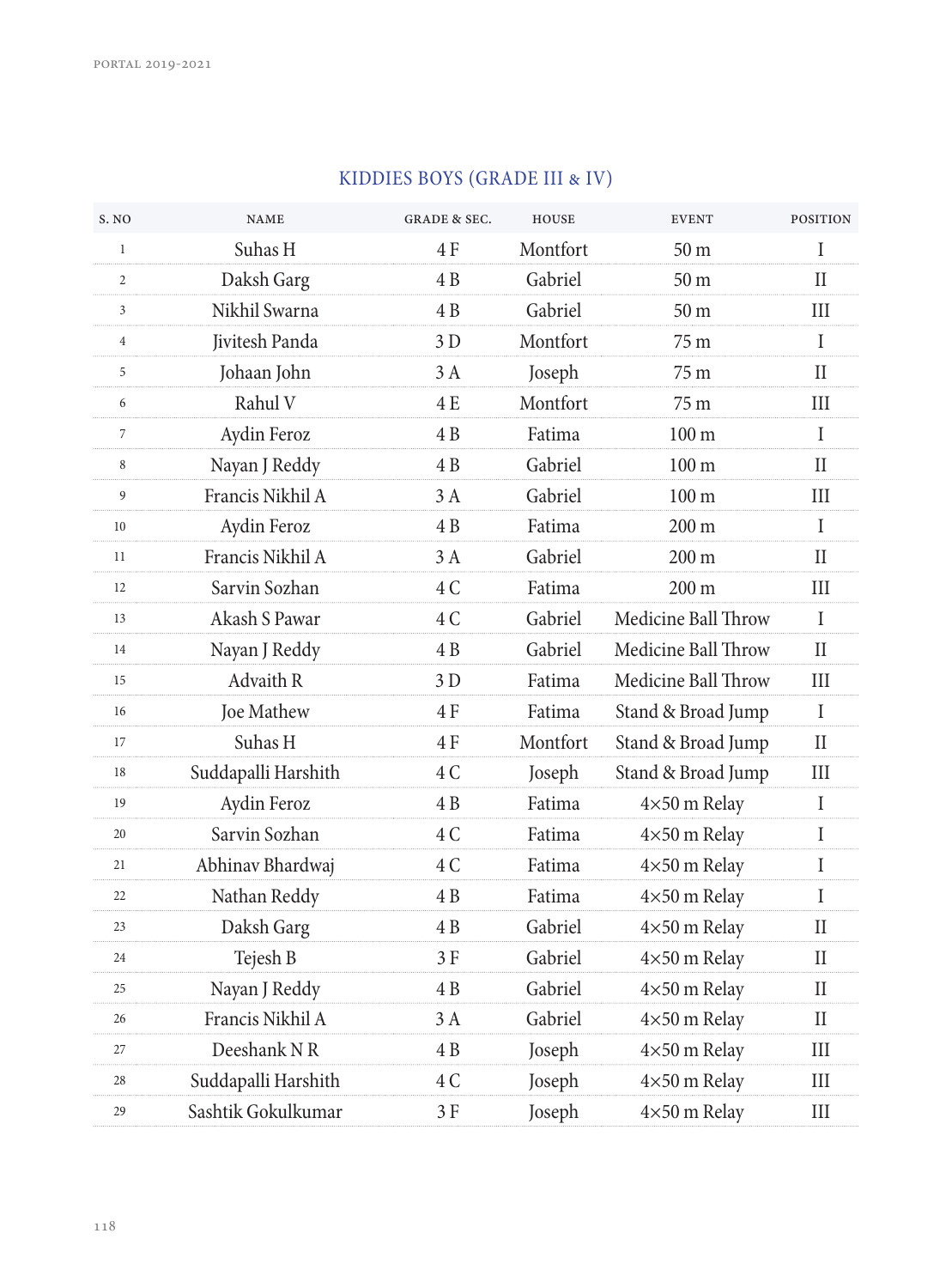| 30 | Joseph Nobin        | 4 F | Joseph   | $4\times50$ m Relay  | Ш            |
|----|---------------------|-----|----------|----------------------|--------------|
| 31 | Daksh Garg          | 4 B | Gabriel  | $4\times100$ m Relay |              |
| 32 | Tejas Desai         | 3 C | Gabriel  | $4\times100$ m Relay |              |
| 33 | Nayan J Reddy       | 4 B | Gabriel  | $4\times100$ m Relay |              |
| 34 | Francis Nikhil A    | 3 A | Gabriel  | $4\times100$ m Relay | $\mathbf{I}$ |
| 35 | Deeshank N R        | 4 B | Joseph   | $4\times100$ m Relay | Н            |
| 36 | Suddapalli Harshith | 4 C | Joseph   | $4\times100$ m Relay | Н            |
| 37 | Sashtik Gokulkumar  | 3 F | Joseph   | $4\times100$ m Relay | Н            |
| 38 | Joseph Nobin        | 4 F | Joseph   | $4\times100$ m Relay | H            |
| 39 | Jivitesh Panda      | 3D  | Montfort | $4\times100$ m Relay | Ш            |
| 40 | Anto Shervin F      | 4 F | Montfort | $4\times100$ m Relay | Ш            |
| 41 | Hardik Singh        | 4 F | Montfort | $4\times100$ m Relay | Ш            |
| 42 | Suhas H             | 4 F | Montfort | $4\times100$ m Relay | Ш            |
|    |                     |     |          |                      |              |

## KIDDIES GIRLS (GRADE III & IV)

| S. NO          | <b>NAME</b>                    | <b>GRADE &amp; SEC.</b> | HOUSE    | <b>EVENT</b>        | <b>POSITION</b> |
|----------------|--------------------------------|-------------------------|----------|---------------------|-----------------|
| 1              | Anushka M                      | 4 F                     | Joseph   | 50 <sub>m</sub>     |                 |
| $\overline{2}$ | Amogha Raje Namdeo             | 4 C                     | Gabriel  | 50 <sub>m</sub>     | Н               |
| 3              | Chaitra Shree Sahasra Mangollu | 4 D                     | Montfort | 50 <sub>m</sub>     | Ш               |
| 4              | Niharika Prasad                | 3 F                     | Montfort | 75 m                |                 |
| 5              | P Anjali                       | 4 D                     | Montfort | 75 m                | Н               |
| 6              | Dharani Byreddy                | 4 C                     | Fatima   | 75 m                | Ш               |
| 7              | Anvi Mishra                    | 4 C                     | Fatima   | $100 \text{ m}$     |                 |
| 8              | Chaitra Shree Sahasra Mangollu | 4 D                     | Montfort | $100 \text{ m}$     | Н               |
| 9              | Gopananda TV                   | 4 C                     | Fatima   | $100 \text{ m}$     | Ш               |
| 10             | Anvi Mishra                    | 4 C                     | Fatima   | $200 \text{ m}$     | T               |
| 11             | Anushka M                      | 4 F                     | Joseph   | $200 \text{ m}$     | Н               |
| 12             | Sumedha Vidyasagar Kamate      | 4 B                     | Joseph   | $200 \text{ m}$     | Ш               |
| 13             | Venkata Lishitha K             | 4 A                     | Gabriel  | Medicine Ball Throw |                 |
| 14             | P Anjali                       | 4 D                     | Montfort | Medicine Ball Throw | H               |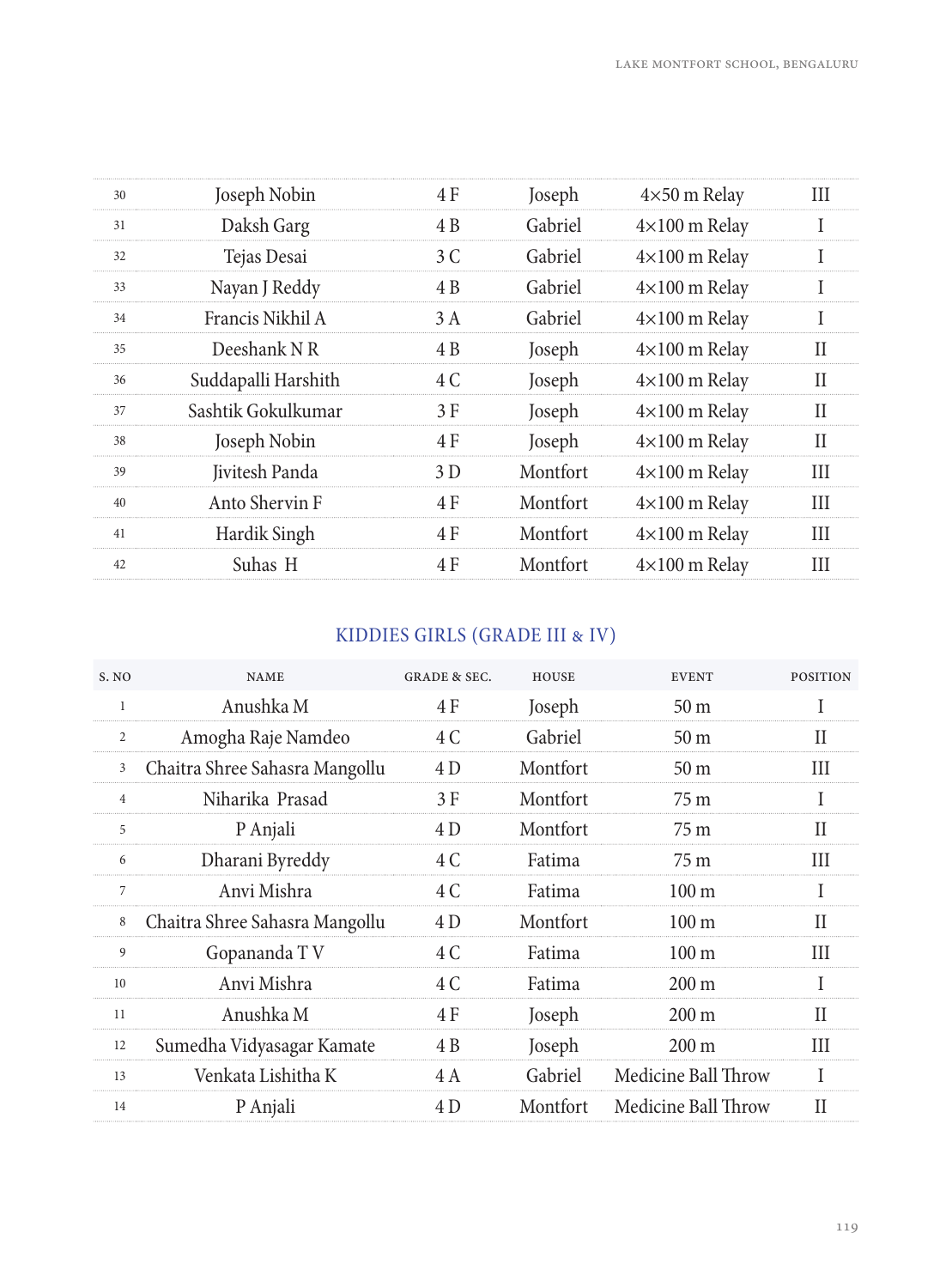| 15 | G Martina Mariano          | 4 B | Montfort | Medicine Ball Throw  | Ш           |
|----|----------------------------|-----|----------|----------------------|-------------|
| 16 | Gonuguntla Khyathi         | 4 C | Joseph   | Stand & Broad Jump   | $\mathbf I$ |
| 17 | Niharika Prasad            | 3 F | Montfort | Stand & Broad Jump   | $\rm II$    |
| 18 | Anushka M                  | 4 F | Joseph   | Stand & Broad Jump   | Ш           |
| 19 | Anushka M                  | 4F  | Joseph   | 4×50 m Relay         | $\mathbf I$ |
| 20 | Deeksha NR                 | 4 B | Joseph   | $4\times50$ m Relay  | I           |
| 21 | Sumedha Vidyasagar Kamate  | 4 B | Joseph   | 4×50 m Relay         | I           |
| 22 | Poorvika Chowdary Nalamala | 3B  | Joseph   | 4×50 m Relay         | $\mathbf I$ |
| 23 | Anvi Mishra                | 4 C | Fatima   | $4\times50$ m Relay  | П           |
| 24 | Varsha R                   | 3C  | Fatima   | 4×50 m Relay         | H           |
| 25 | Gopananda TV               | 4 C | Fatima   | 4×50 m Relay         | $\rm II$    |
| 26 | Teena Y Rajan              | 3 E | Fatima   | $4\times50$ m Relay  | $\rm II$    |
| 27 | G Harshika                 | 3A  | Gabriel  | 4×50 m Relay         | Ш           |
| 28 | Adya Kumar                 | 4 D | Gabriel  | $4\times50$ m Relay  | III         |
| 29 | Bindu Shree C              | 3 D | Gabriel  | $4\times50$ m Relay  | Ш           |
| 30 | Amogha Raje Namdeo         | 4 C | Gabriel  | 4×50 m Relay         | Ш           |
| 31 | Anushka M                  | 4F  | Joseph   | $4\times100$ m Relay | $\bf{I}$    |
| 32 | Deeksha NR                 | 4 B | Joseph   | $4\times100$ m Relay | I           |
| 33 | Sumedha Vidyasagar Kamate  | 4B  | Joseph   | $4\times100$ m Relay | T           |
| 34 | Poorvika Chowdary Nalamala | 3B  | Joseph   | $4\times100$ m Relay | $\mathbf I$ |
| 35 | Tanishka Upadhyay          | 3 D | Fatima   | $4\times100$ m Relay | $\rm II$    |
| 36 | Anvi Mishra                | 4 C | Fatima   | $4\times100$ m Relay | $\rm II$    |
| 37 | Varsha R                   | 3C  | Fatima   | $4\times100$ m Relay | $\rm II$    |
| 38 | Gopananda TV               | 4 C | Fatima   | $4\times100$ m Relay | $\rm II$    |
| 39 | G Harshika                 | 3A  | Gabriel  | $4\times100$ m Relay | III         |
| 40 | Adya Kumar                 | 4D  | Gabriel  | $4\times100$ m Relay | III         |
| 41 | Bindu Shree C              | 3 D | Gabriel  | $4\times100$ m Relay | III         |
| 42 | V Madhumitha               | 3 F | Gabriel  | 4×100 m Relay        | III         |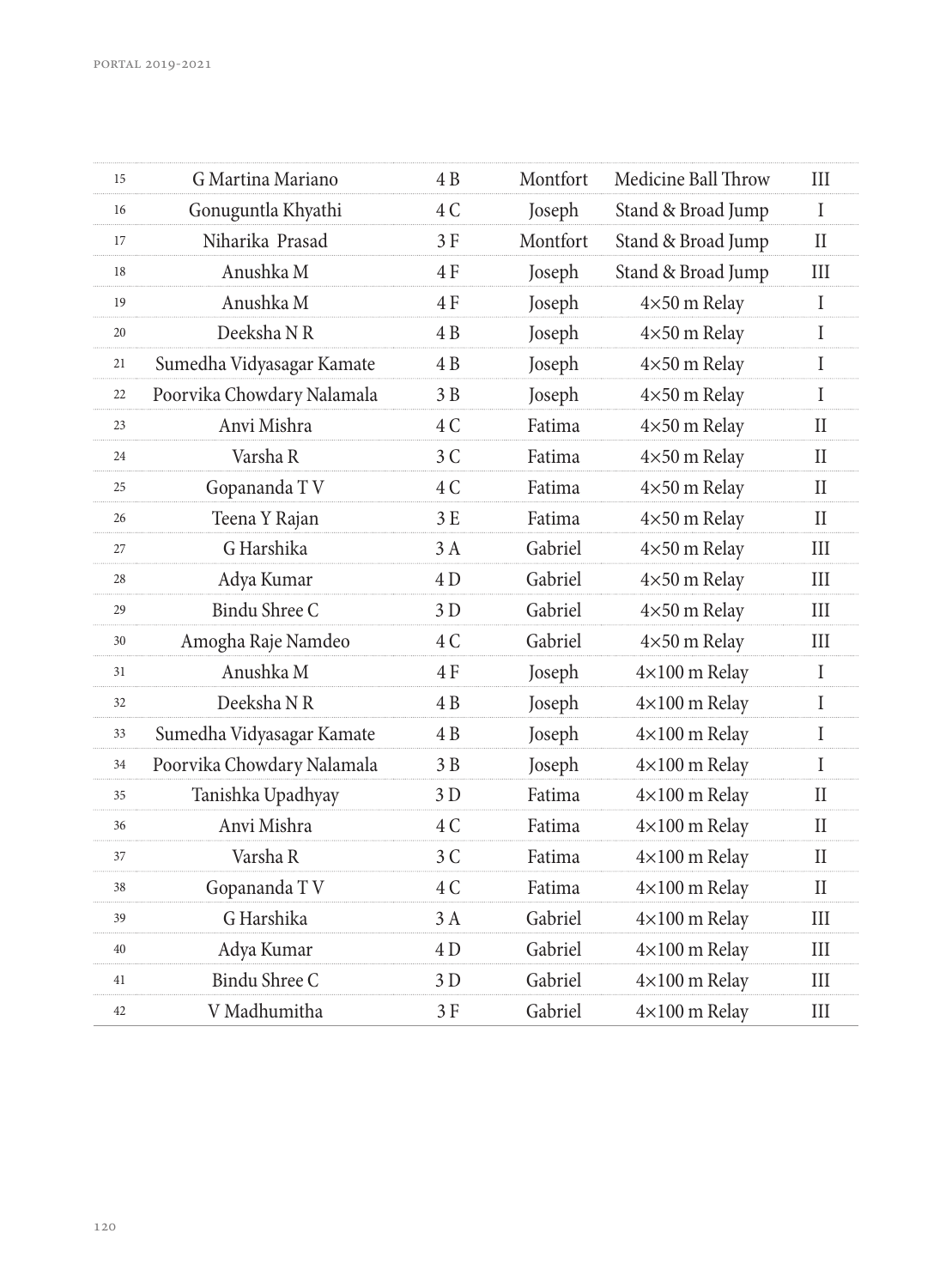| S. NO          | <b>NAME</b>      | <b>GRADE &amp; SEC.</b> | <b>HOUSE</b> | <b>EVENT</b>         | <b>POSITION</b> |
|----------------|------------------|-------------------------|--------------|----------------------|-----------------|
| $\mathbf{1}$   | Preetham Reddy R | 6 C                     | Gabriel      | 75 m                 | I               |
| 2              | Shreyas Kumar K  | 6 B                     | Gabriel      | 75 m                 | П               |
| $\mathbf{3}$   | Mohit Raj R      | 6 E                     | Fatima       | 75 m                 | Ш               |
| $\overline{4}$ | Preetham Reddy R | 6 C                     | Gabriel      | $100 \text{ m}$      | I               |
| 5              | V Siddarth Gowda | 5A                      | Fatima       | $100 \text{ m}$      | $\mathbf{I}$    |
| 6              | S M Mojit        | 5 C                     | Gabriel      | 100 <sub>m</sub>     | Ш               |
| $\overline{7}$ | A Abubakar       | 6 E                     | Joseph       | $200 \text{ m}$      | I               |
| 8              | V Siddarth Gowda | 5 A                     | Fatima       | $200 \text{ m}$      | H               |
| 9              | Mohit Raj R      | 6 E                     | Fatima       | $200 \text{ m}$      | Ш               |
| 10             | A Abubakar       | 6 E                     | Joseph       | 400 m                | $\mathbf I$     |
| 11             | Tej Raman Reddy  | 5 E                     | Montfort     | 400 m                | Н               |
| 12             | Pramith V Mehta  | 5 C                     | Fatima       | 400 m                | Ш               |
| 13             | Krish Kumar Jha  | 6 E                     | Montfort     | $600 \text{ m}$      | I               |
| 14             | V Manamohana     | 5D                      | Fatima       | 600 m                | $\mathbf{I}$    |
| 15             | Mihir S Nair     | 5 C                     | Gabriel      | $600 \text{ m}$      | Ш               |
| 16             | V Manamohana     | 5 D                     | Fatima       | 1000 m               | L               |
| 17             | Krish Kumar Jha  | 6 E                     | Montfort     | 1000 m               | H               |
| 18             | Mihir S Nair     | 5 C                     | Gabriel      | $1000 \text{ m}$     | Ш               |
| 19             | A Abubakar       | 6 E                     | Joseph       | Long Jump            | $\mathbf I$     |
| 20             | Preetham Reddy R | 6 C                     | Gabriel      | Long Jump            | H               |
| 21             | Shreyas Kumar K  | 6 B                     | Gabriel      | Long Jump            | III             |
| 22             | Shreyas Kumar K  | 6 B                     | Gabriel      | Shot Put             | I               |
| 23             | Preetham Reddy R | 6 C                     | Gabriel      | Shot Put             | $\mathbf{I}$    |
| 24             | Rutujeet Panda   | 6 C                     | Fatima       | Shot Put             | Ш               |
| 25             | Shreyas Kumar K  | 6 B                     | Gabriel      | $4\times100$ m Relay | $\rm I$         |
| 26             | Preetham Reddy R | 6 C                     | Gabriel      | $4\times100$ m Relay | $\mathbf I$     |
| 27             | Kola Vrishin     | 6 <sub>D</sub>          | Gabriel      | $4\times100$ m Relay | $\mathbf I$     |
| 28             | Arun K           | 5 E                     | Gabriel      | 4×100 m Relay        | I               |
| 29             | Mohit Raj R      | 6 E                     | Fatima       | 4×100 m Relay        | $\rm II$        |
|                |                  |                         |              |                      |                 |

#### SUB-JUNIOR BOYS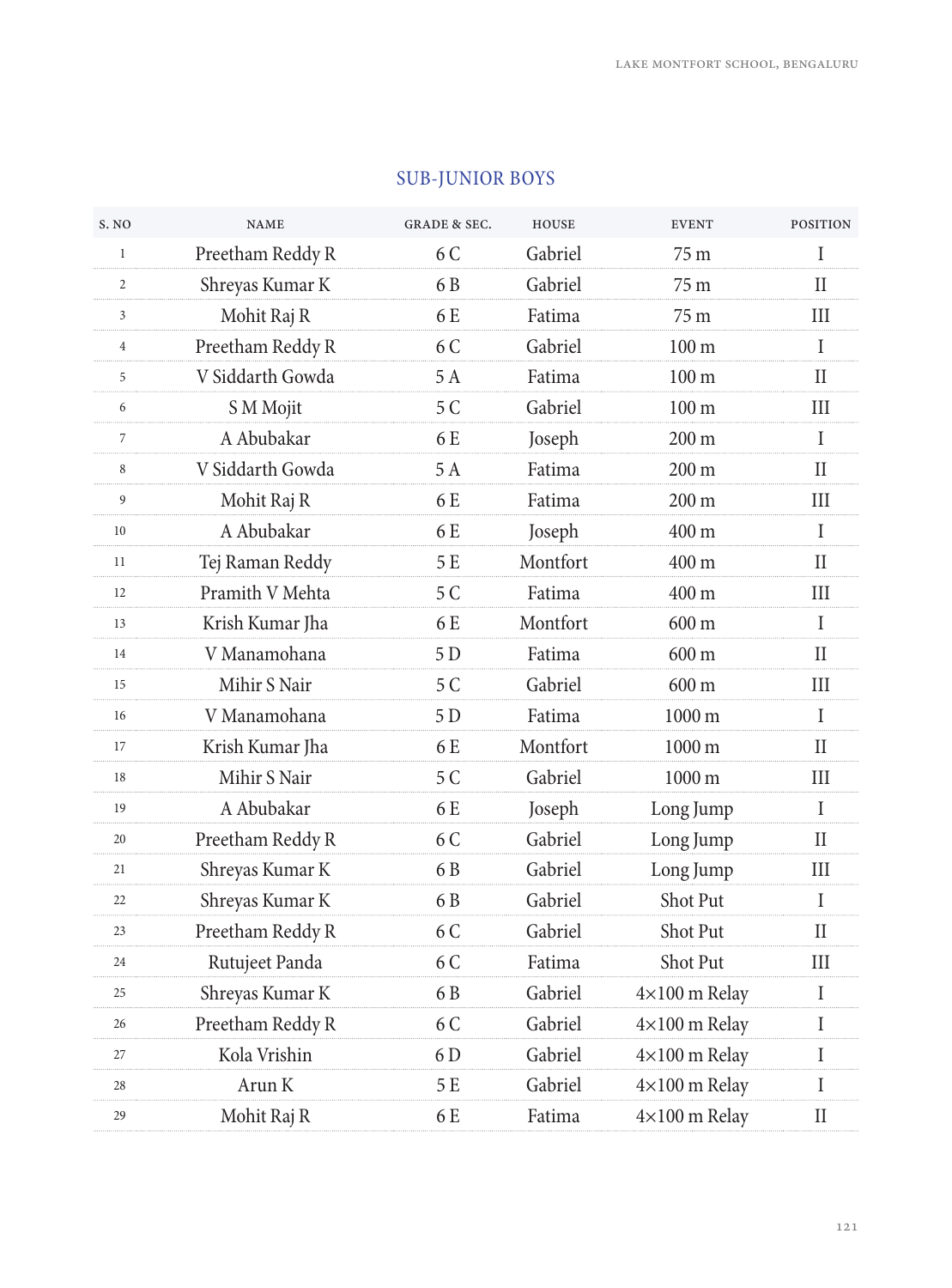| $4\times100$ m Relav<br>$4\times100$ m Relav<br>$4\times100$ m Relav |
|----------------------------------------------------------------------|
|                                                                      |
|                                                                      |
|                                                                      |
| $4\times100$ m Relav                                                 |
| $4\times100$ m Relav                                                 |
| $4\times100$ m Relav                                                 |
| $4\times100$ m Relav                                                 |
|                                                                      |

## SUB-JUNIOR GIRLS

| S. NO        | <b>NAME</b>         | <b>GRADE &amp; SEC.</b> | <b>HOUSE</b> | <b>EVENT</b>     | <b>POSITION</b> |
|--------------|---------------------|-------------------------|--------------|------------------|-----------------|
| $\mathbf{1}$ | A Brinit Clazel     | 6 D                     | Gabriel      | 75 <sub>m</sub>  |                 |
| 2            | Sri Lakshmi K S     | 4 E                     | Fatima       | 75 m             | Н               |
| 3            | Rakshita Moondra    | 5 D                     | Fatima       | 75 <sub>m</sub>  | Ш               |
| 4            | A Brinit Clazel     | 6 D                     | Gabriel      | 100 <sub>m</sub> | I               |
| 5            | <b>B</b> N Tasmayii | 6 C                     | Fatima       | 100 <sub>m</sub> | $\mathbf{I}$    |
| 6            | Sree Lakshmi K S    | 4 E                     | Fatima       | $100 \text{ m}$  | III             |
| 7            | <b>B</b> N Tanmayi  | 6 A                     | Montfort     | $200 \text{ m}$  | I               |
| 8            | Samayasri R         | 4 C                     | Gabriel      | $200 \text{ m}$  | Н               |
| 9            | Rakshita Moondra    | 5 D                     | Fatima       | $200 \text{ m}$  | Ш               |
| 10           | <b>B</b> N Tanmayi  | 6 A                     | Montfort     | $400 \text{ m}$  | I               |
| 11           | Samayasri R         | 4 C                     | Gabriel      | $400 \text{ m}$  | H               |
| 12           | Nandini Iyer        | 5 C                     | Fatima       | $400 \text{ m}$  | III             |
| 13           | Tejasvi Kondaveti   | 6 C                     | Montfort     | $600 \text{ m}$  | T               |
| 14           | Deeksha Bhardwaj    | 6 B                     | Gabriel      | $600 \text{ m}$  | $\mathbf{I}$    |
| 15           | Avni Barthwal       | 6 C                     | Montfort     | $600 \text{ m}$  | Ш               |
| 16           | Tejasvi Kondaveti   | 6 C                     | Montfort     | $1000 \text{ m}$ | T               |
| 17           | Avni Barthwal       | 6 C                     | Montfort     | $1000 \text{ m}$ | Н               |
| 18           | Bhanvika            | 6 B                     | Fatima       | $1000 \text{ m}$ | III             |
| 19           | A Brinit Clazel     | 6 D                     | Gabriel      | Long Jump        | I               |
| 20           | Tejasvi Kondaveti   | 6 C                     | Montfort     | Long Jump        | П               |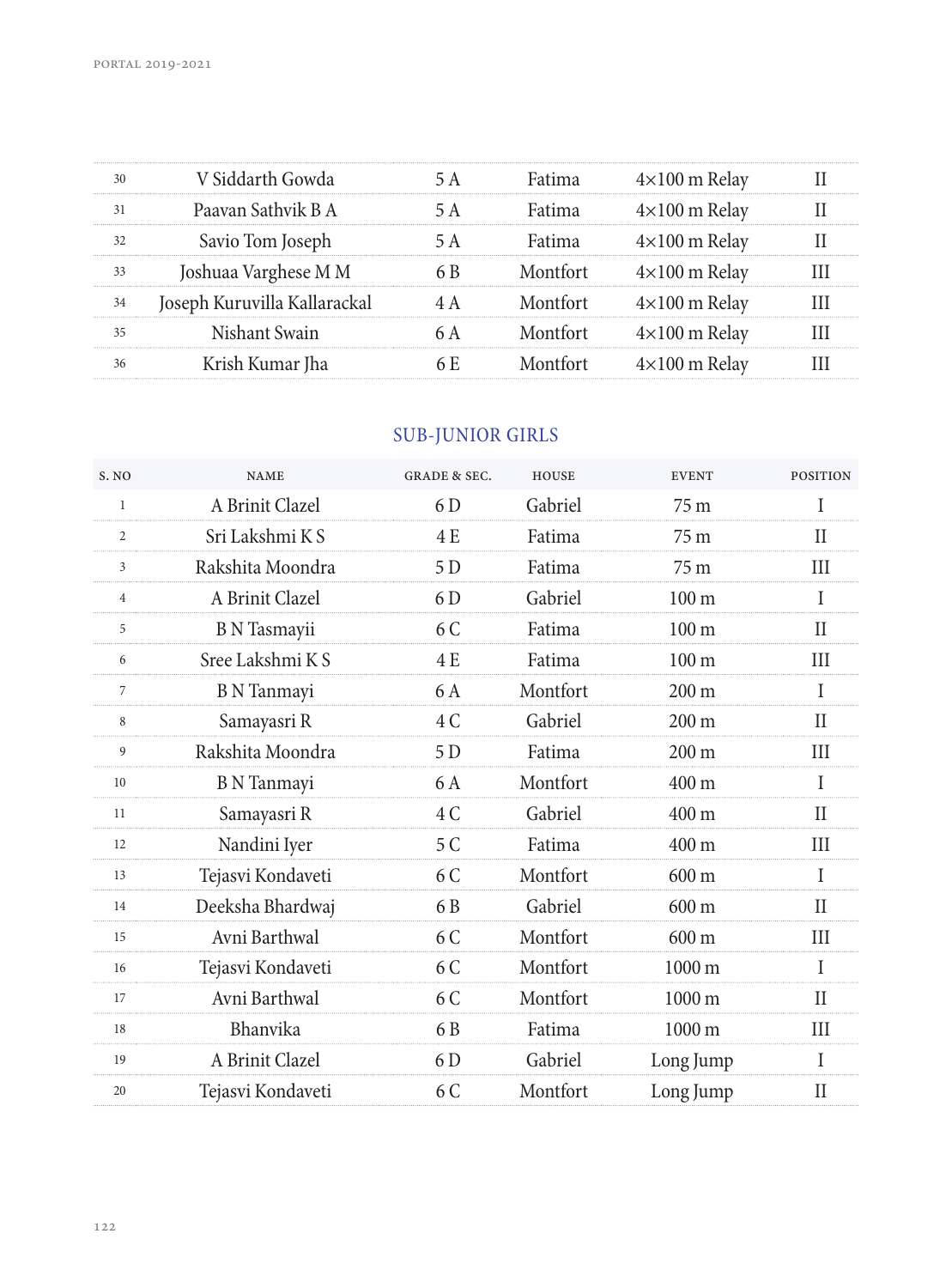| 21 | A Shravya Geethika       | 5 A | Joseph   | Long Jump            | Ш            |
|----|--------------------------|-----|----------|----------------------|--------------|
| 22 | Pravardhini K            | 6 A | Joseph   | Shot Put             |              |
| 23 | B N Tasmayii             | 6 C | Fatima   | <b>Shot Put</b>      | П            |
| 24 | M V Shreya               | 6 E | Gabriel  | <b>Shot Put</b>      | Ш            |
| 25 | Sree Lakshmi K S         | 4 E | Fatima   | $4\times100$ m Relay |              |
| 26 | <b>B</b> N Tasmayii      | 6 C | Fatima   | $4\times100$ m Relay | I            |
| 27 | Anaka Mariya             | 5 C | Fatima   | $4\times100$ m Relay | $\mathbf{I}$ |
| 28 | Nandini Iyer             | 5 C | Fatima   | $4\times100$ m Relay |              |
| 29 | Tejasvi Kondaveti        | 6 C | Montfort | $4\times100$ m Relay | Н            |
| 30 | Avni Barthwal            | 6 C | Montfort | $4\times100$ m Relay | $\mathbf{I}$ |
| 31 | Lia Chinnu Rolly         | 6 C | Montfort | $4\times100$ m Relay | H            |
| 32 | B N Tanmayi              | 6 A | Montfort | $4\times100$ m Relay | П            |
| 33 | A Brinit Clazel          | 6 D | Gabriel  | $4\times100$ m Relay | Ш            |
| 34 | Nikitha S Mathew         | 5 A | Gabriel  | $4\times100$ m Relay | III          |
| 35 | Giri Hasini Prakash Babu | 6 D | Gabriel  | $4\times100$ m Relay | Ш            |
| 36 | Samayasri R              | 4 C | Gabriel  | $4\times100$ m Relay | III          |
|    |                          |     |          |                      |              |

## JUNIOR BOYS

| S. NO          | <b>NAME</b>           | GRADE & SEC. | <b>HOUSE</b> | <b>EVENT</b>       | <b>POSITION</b> |
|----------------|-----------------------|--------------|--------------|--------------------|-----------------|
|                | Tarun D               | 8 B          | Montfort     | $100 \text{ m}$    |                 |
| $\overline{c}$ | Adway Parag Janbandhu | 8 B          | Gabriel      | $100 \text{ m}$    |                 |
| 3              | Guru Prasad Reddy B M | 7 C          | Gabriel      | $100 \text{ m}$    |                 |
| 4              | Guru Prasad Reddy B M | 7 C          | Gabriel      | $200 \text{ m}$    |                 |
| 5              | Tarun D               | 8 B          | Montfort     | $200 \,\mathrm{m}$ |                 |
| 6              | Koushik Araveti       | 8 B          | Joseph       | $200 \text{ m}$    | Ш               |
|                | Harshil M S           | 8 C          | Gabriel      | $400 \text{ m}$    |                 |
| 8              | Adway Parag Janbandhu | 8 B          | Gabriel      | $400 \text{ m}$    |                 |
| 9              | Roshan M S            | 8 A          | Joseph       | 400 m              | Ш               |
| 10             | Madan Kumar V         | 7 A          | Gabriel      | 800 m              |                 |
| 11             | Nishant Malay Mishra  |              | Joseph       | 800 m              |                 |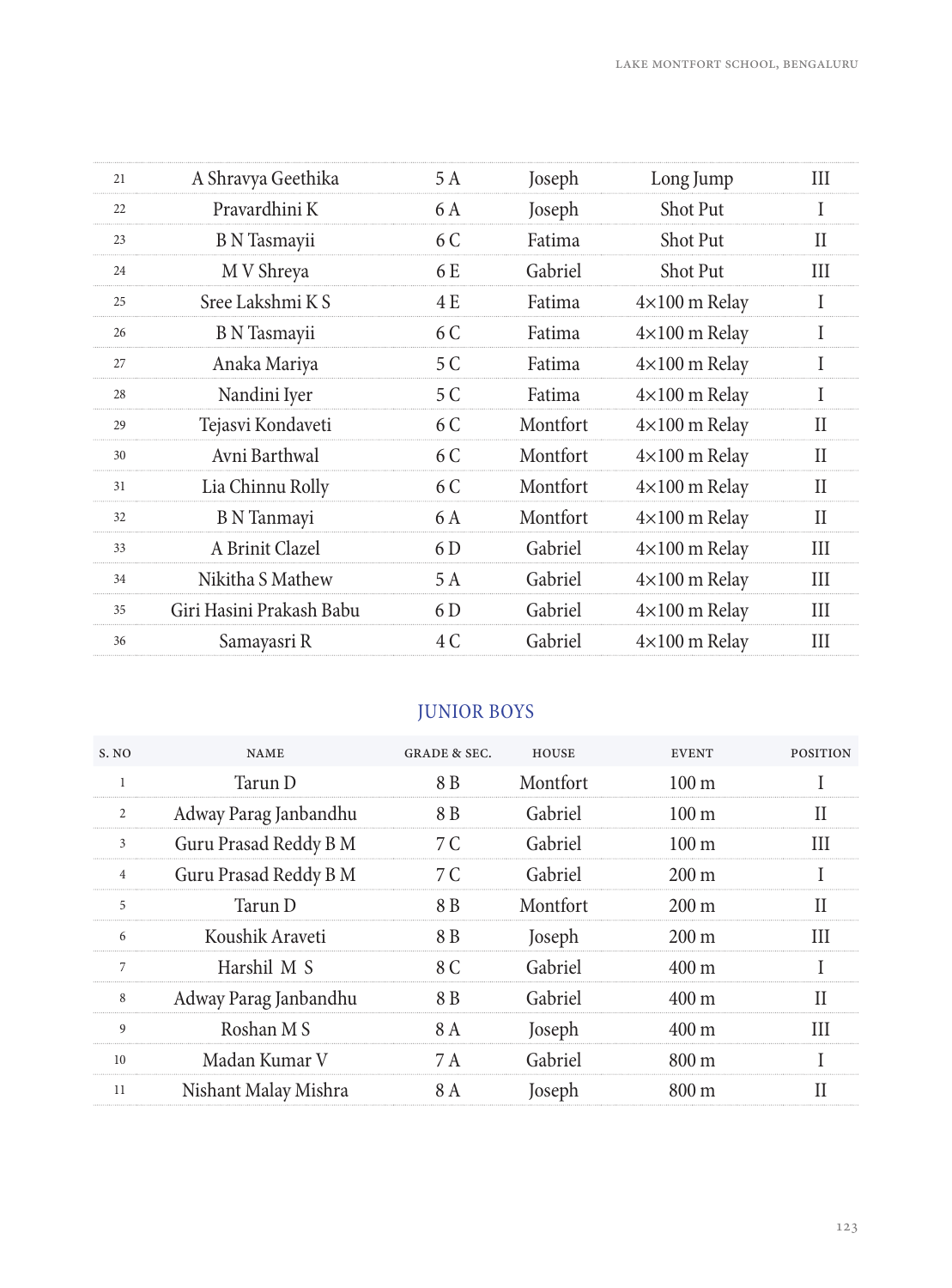| 12 | Karthik Singh           | 8 C | Montfort | 800 m                | Ш                          |
|----|-------------------------|-----|----------|----------------------|----------------------------|
| 13 | Harshil M S             | 8 C | Gabriel  | 1200 m               | $\mathbf I$                |
| 14 | Nishant Malay Mishra    | 8 A | Joseph   | 1200 m               | $\mathbf{I}$               |
| 15 | Priyanshu Thakur        | 7 D | Montfort | 1200 m               | Ш                          |
| 16 | Adway Parag Janbandhu   | 8 B | Gabriel  | Long Jump            | $\mathbf I$                |
| 17 | Guru Prasad Reddy B M   | 7 C | Gabriel  | Long Jump            | П                          |
| 18 | Koushik Araveti         | 8B  | Joseph   | Long Jump            | III                        |
| 19 | Adway Parag Janbandhu   | 8 B | Gabriel  | Shot Put             | I                          |
| 20 | Harshil M S             | 8 C | Gabriel  | Shot Put             | $\mathbf{I}$               |
| 21 | Mandeep Rauta           | 8 A | Gabriel  | Shot Put             | Ш                          |
| 22 | Rohan R <sub>N</sub>    | 8A  | Fatima   | <b>Discus</b>        | $\mathbf I$                |
| 23 | <b>Blesson George P</b> | 8 A | Fatima   | <b>Discus</b>        | H                          |
| 24 | <b>Bibin Mathew T</b>   | 8 B | Joseph   | <b>Discus</b>        | III                        |
| 25 | Guru Prasad Reddy B M   | 7 C | Gabriel  | 4×100 m Relay        | $\bf{I}$                   |
| 26 | Mandeep Rauta           | 8 A | Gabriel  | $4\times100$ m Relay | $\mathbf I$                |
| 27 | Adway Parag Janbandhu   | 8 B | Gabriel  | $4\times100$ m Relay | $\mathbf I$                |
| 28 | Abel Jaimon             | 7A  | Gabriel  | $4\times100$ m Relay | $\mathbf I$                |
| 29 | Tarun D                 | 8 B | Montfort | 4×100 m Relay        | $\mathbf{I}$               |
| 30 | Vishal S                | 8 C | Montfort | $4\times100$ m Relay | $\mathbf{I}$               |
| 31 | Pratham K               | 8 B | Montfort | 4×100 m Relay        | $\mathbf{I}$               |
| 32 | S Sai Bavesh            | 7 B | Montfort | $4\times100$ m Relay | П                          |
| 33 | Koushik Araveti         | 8 B | Joseph   | 4×100 m Relay        | III                        |
| 34 | Roshan M S              | 8 A | Joseph   | $4\times100$ m Relay | Ш                          |
| 35 | Devesh G                | 8 B | Joseph   | $4\times100$ m Relay | III                        |
| 36 | Nishant Malay Mishra    | 8 A | Joseph   | $4\times100$ m Relay | Ш                          |
| 37 | Mandeep Rauta           | 8A  | Gabriel  | 4×400 m Relay        | L                          |
| 38 | Adway Parag Janbandhu   | 8 B | Gabriel  | 4×400 m Relay        | $\bf{I}$                   |
| 39 | Abel Jaimon             | 7 A | Gabriel  | 4×400 m Relay        | $\mathbf I$                |
| 40 | Harshil M S             | 8 C | Gabriel  | 4×400 m Relay        | I                          |
| 41 | Tarun D                 | 8 B | Montfort | 4×400 m Relay        | $\mathop{\rm II}\nolimits$ |
|    |                         |     |          |                      |                            |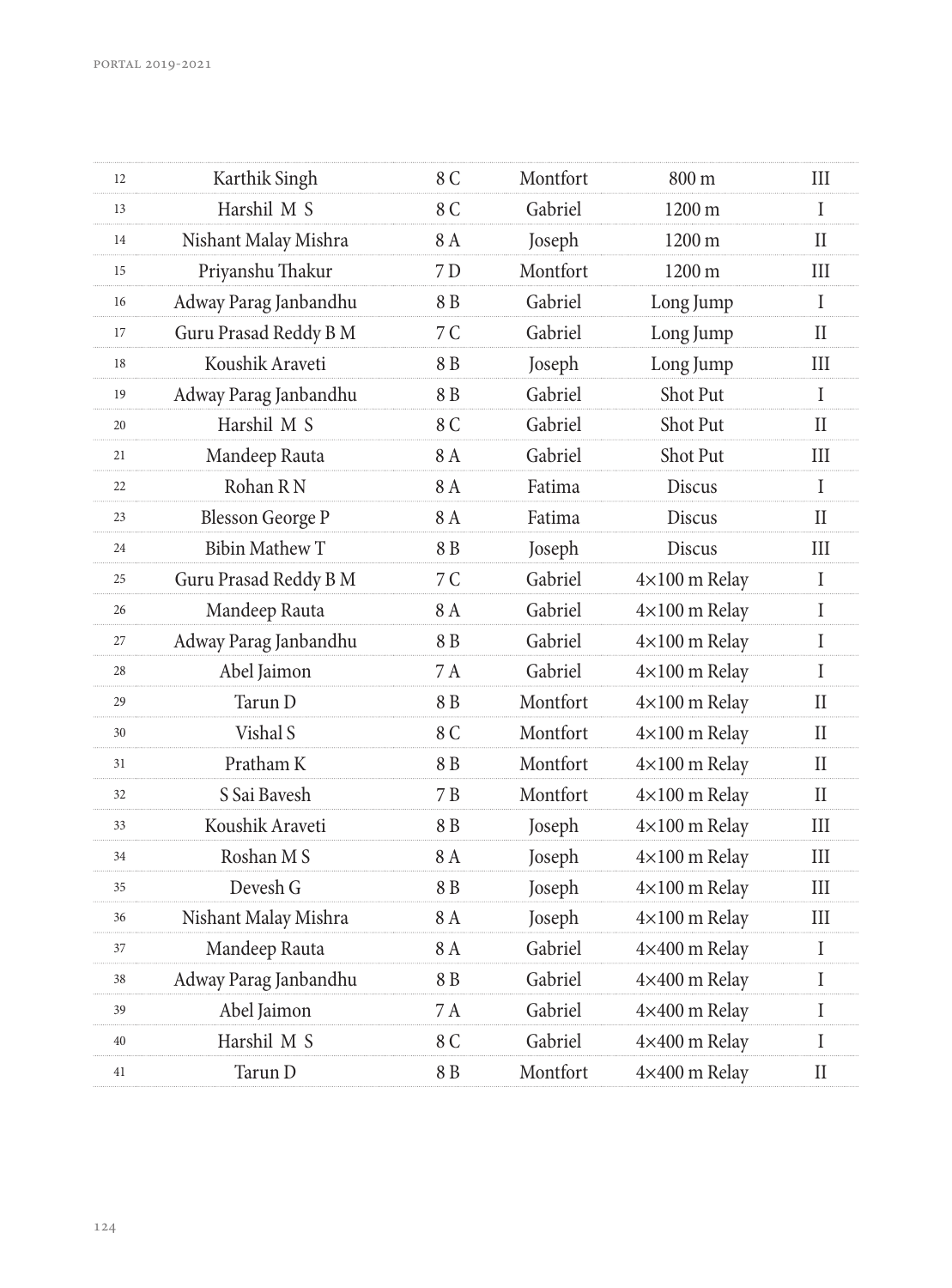|                         |  | ≺400 m Relav         |  |
|-------------------------|--|----------------------|--|
| ıshir Reddy R           |  | <400 m Relav         |  |
|                         |  | $4\times400$ m Relay |  |
|                         |  | <400 m Relav         |  |
| <b>Blesson George P</b> |  | <400 m Relav         |  |
| Ashwin Sree Nair        |  | '400 m Relav         |  |
| han Savio               |  |                      |  |
|                         |  |                      |  |

# JUNIOR GIRLS

| S. NO          | <b>NAME</b>        | <b>GRADE &amp; SEC.</b> | <b>HOUSE</b> | <b>EVENT</b>     | <b>POSITION</b> |
|----------------|--------------------|-------------------------|--------------|------------------|-----------------|
| $\mathbf{1}$   | M Shruthee         | 7C                      | Gabriel      | 100 <sub>m</sub> | T               |
| $\overline{c}$ | Varunika Naomi     | 6 A                     | Gabriel      | $100 \text{ m}$  | П               |
| 3              | Mithila Chowdary   | 8 B                     | Montfort     | 100 <sub>m</sub> | Ш               |
| 4              | M Shruthee         | 7 C                     | Gabriel      | $200 \text{ m}$  | I               |
| 5              | Mithila Chowdary   | 8 B                     | Montfort     | $200 \text{ m}$  | Н               |
| 6              | Sonakshi S         | 7 D                     | Montfort     | $200 \text{ m}$  | Ш               |
| 7              | Mahak Sahu         | 8 <sub>B</sub>          | Fatima       | $400 \text{ m}$  | I               |
| 8              | Varunika Naomi     | 6 A                     | Gabriel      | $400 \text{ m}$  | $\mathbf{I}$    |
| 9              | Eva Gimesh         | 7 B                     | Fatima       | $400 \text{ m}$  | Ш               |
| 10             | Mahak Sahu         | 8 B                     | Fatima       | $800 \text{ m}$  | I               |
| 11             | Shubashree         | 8 B                     | Joseph       | $800 \text{ m}$  | Н               |
| 12             | Angelina B Pereira | 7 B                     | Montfort     | $800 \text{ m}$  | Ш               |
| 13             | Gaddam Mokshagna   | 8 A                     | Gabriel      | $1200 \text{ m}$ | I               |
| 14             | Angelina B Pereira | 7 B                     | Montfort     | $1200 \text{ m}$ | П               |
| 15             | Harshitha N        | 8 C                     | Montfort     | $1200 \text{ m}$ | Ш               |
| 16             | Srinidhi B S       | 7 D                     | Fatima       | Long Jump        | I               |
| 17             | Mahak Sahu         | 8 B                     | Fatima       | Long Jump        | Н               |
| 18             | Sonakshi S         | 7 D                     | Montfort     | Long Jump        | III             |
| 19             | Anu Anna Sabu      | 8 C                     | Joseph       | <b>Shot Put</b>  | I               |
| 20             | Kaelin Kathy       | 8 A                     | Gabriel      | Shot Put         | Н               |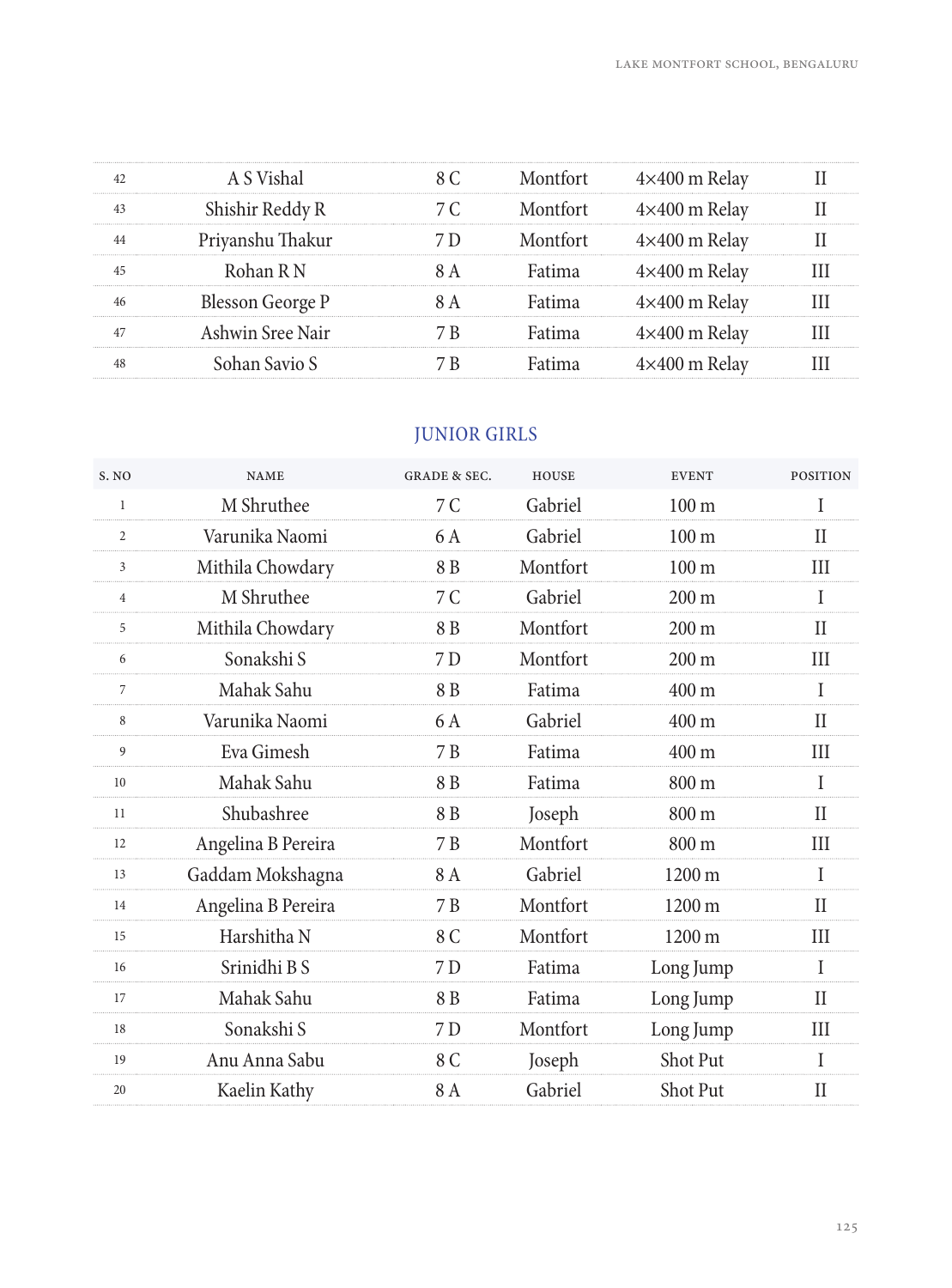| 21 | Mithila Chowdary     | 8 B | Montfort | Shot Put             | III          |
|----|----------------------|-----|----------|----------------------|--------------|
| 22 | Brindha Mitchell Rai | 8 B | Joseph   | Discus               | $\mathbf{I}$ |
| 23 | Mahak Sahu           | 8 B | Fatima   | Discus               | П            |
| 24 | Harshitha N          | 8 C | Montfort | Discus               | Ш            |
| 25 | M Shruthee           | 7C  | Gabriel  | $4\times100$ m Relay | I            |
| 26 | Moulika R Gowda      | 7 B | Gabriel  | $4\times100$ m Relay | $\mathbf{I}$ |
| 27 | Varunika Naomi       | 6 A | Gabriel  | $4\times100$ m Relay | Ι            |
| 28 | Namiya Amber         | 8A  | Gabriel  | $4\times100$ m Relay | $\bf{I}$     |
| 29 | Mahak Sahu           | 8 B | Fatima   | $4\times100$ m Relay | $_{\rm II}$  |
| 30 | Shivani V            | 8 A | Fatima   | $4\times100$ m Relay | Н            |
| 31 | Srinidhi B S         | 7 D | Fatima   | $4\times100$ m Relay | $_{\rm II}$  |
| 32 | Neha Susan Binu      | 7 D | Fatima   | $4\times100$ m Relay | H            |
| 33 | Mithila Chowdary     | 8 B | Montfort | $4\times100$ m Relay | III          |
| 34 | Irene Susan Jacob    | 7 D | Montfort | $4\times100$ m Relay | Ш            |
| 35 | Papiha Singh         | 7 A | Montfort | $4\times100$ m Relay | III          |
| 36 | Angelina B Pereira   | 7B  | Montfort | $4\times100$ m Relay | III          |
| 37 | M Shruthee           | 7 C | Gabriel  | 4×400 m Relay        | $\bf{I}$     |
| 38 | Moulika R Gowda      | 7 B | Gabriel  | 4×400 m Relay        | $\mathbf{I}$ |
| 39 | Varunika Naomi       | 6 A | Gabriel  | 4×400 m Relay        | I            |
| 40 | Aditi Sharma         | 8 C | Gabriel  | 4×400 m Relay        | I            |
| 41 | Mithila Chowdary     | 8 B | Montfort | 4×400 m Relay        | $_{\rm II}$  |
| 42 | Angelina B Pereira   | 7 B | Montfort | 4×400 m Relay        | $\rm II$     |
| 43 | Harshitha N          | 8 C | Montfort | 4×400 m Relay        | П            |
| 44 | Anu Paul             | 8 C | Montfort | 4×400 m Relay        | Н            |
| 45 | Mahak Sahu           | 8 B | Fatima   | 4×400 m Relay        | III          |
| 46 | Kavana M             | 8 C | Fatima   | 4×400 m Relay        | Ш            |
| 47 | Srinidhi B S         | 7 D | Fatima   | 4×400 m Relay        | III          |
| 48 | V Vyshnavi           | 7 D | Fatima   | 4×400 m Relay        | Ш            |
|    |                      |     |          |                      |              |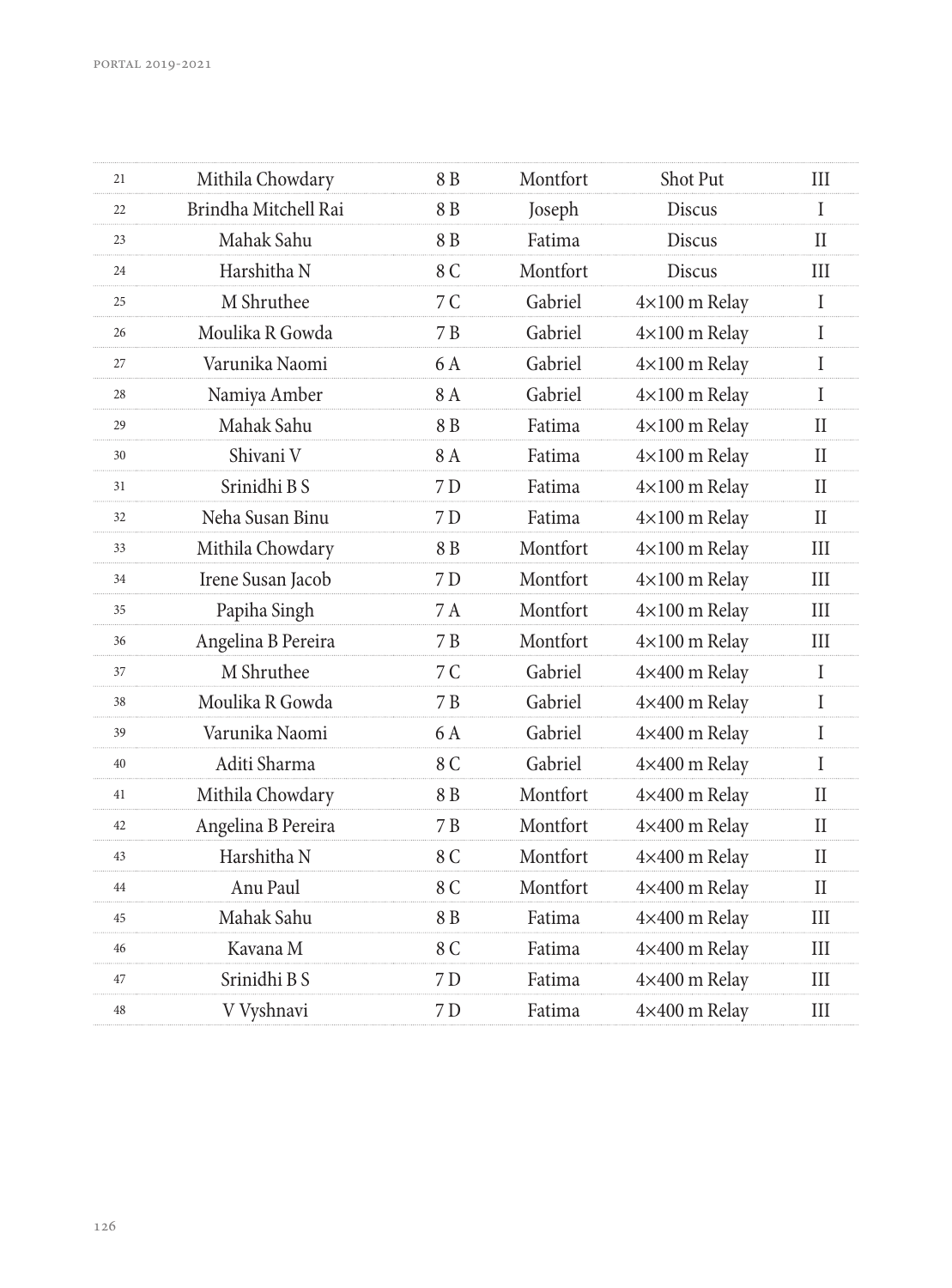| S. NO          | <b>NAME</b>              | <b>GRADE &amp; SEC.</b> | <b>HOUSE</b> | <b>EVENT</b>         | <b>POSITION</b>            |
|----------------|--------------------------|-------------------------|--------------|----------------------|----------------------------|
| $\mathbf{1}$   | Leonard Chris Wood R     | 9 C                     | Joseph       | $100 \text{ m}$      | I                          |
| $\overline{c}$ | Ethan Stanley Williams   | 10 <sub>C</sub>         | Fatima       | 100 <sub>m</sub>     | $\mathbf{I}$               |
| 3              | Samhith R Gowda          | 9 <sub>B</sub>          | Gabriel      | 100 <sub>m</sub>     | Ш                          |
| $\overline{4}$ | Leonard Chris Wood R     | 9 C                     | Joseph       | 200 m                | $\mathbf I$                |
| 5              | Ethan Stanley Williams   | 10 C                    | Fatima       | $200 \text{ m}$      | H                          |
| 6              | Thomas Johnson Chirakkal | 10B                     | Fatima       | 200 m                | Ш                          |
| $\overline{7}$ | Astle Biju               | 9 A                     | Montfort     | 400 m                | I                          |
| 8              | Samhith R Gowda          | 9 B                     | Gabriel      | 400 m                | П                          |
| 9              | Harsha M                 | 9A                      | Gabriel      | 400 m                | Ш                          |
| 10             | Astle Biju               | 9 A                     | Montfort     | 800 m                | I                          |
| 11             | Asrith S Bandgar         | 9 B                     | Gabriel      | 800 m                | $\rm II$                   |
| 12             | Gauray M                 | 10 C                    | Joseph       | 800 m                | Ш                          |
| 13             | Gauray M                 | 10 <sub>C</sub>         | Joseph       | 1500 m               | $\mathbf I$                |
| 14             | Asrith S Bandgar         | 9 B                     | Gabriel      | $1500 \text{ m}$     | П                          |
| 15             | Prithiviraaj K           | 9 B                     | Joseph       | 1500 m               | III                        |
| 16             | Ethan Stanley Williams   | 10 <sub>C</sub>         | Fatima       | Long Jump            | $\mathbf I$                |
| 17             | Leonard Chris Wood R     | 9 C                     | Joseph       | Long Jump            | $\mathbf{I}$               |
| 18             | Samhith R Gowda          | 9 B                     | Gabriel      | Long Jump            | Ш                          |
| 19             | Shashank C               | 10 <sub>C</sub>         | Montfort     | Shot Put             | I                          |
| 20             | Ethan Stanley Williams   | 10 <sub>C</sub>         | Fatima       | Shot Put             | $\mathbf{I}$               |
| 21             | Nayandeep Mohanty        | 9 C                     | Gabriel      | Shot Put             | Ш                          |
| 22             | Shashank C               | 10 C                    | Montfort     | <b>Discus</b>        | $\mathbf I$                |
| 23             | Aravind Manjunath S M    | 10 A                    | Gabriel      | <b>Discus</b>        | П                          |
| 24             | D Gagan Rakshith         | 10 C                    | Fatima       | <b>Discus</b>        | III                        |
| 25             | Ethan Stanley Williams   | 10 C                    | Fatima       | $4\times100$ m Relay | I                          |
| 26             | D Gagan Rakshith         | 10 C                    | Fatima       | $4\times100$ m Relay | $\mathbf I$                |
| 27             | Subash E                 | 9 C                     | Fatima       | $4\times100$ m Relay | I                          |
| 28             | Nordan Atul              | 8 C                     | Fatima       | $4\times100$ m Relay | I                          |
| 29             | Leonard Chris Wood R     | 9 C                     | Joseph       | 4×100 m Relay        | $\mathop{\rm II}\nolimits$ |

#### SENIOR BOYS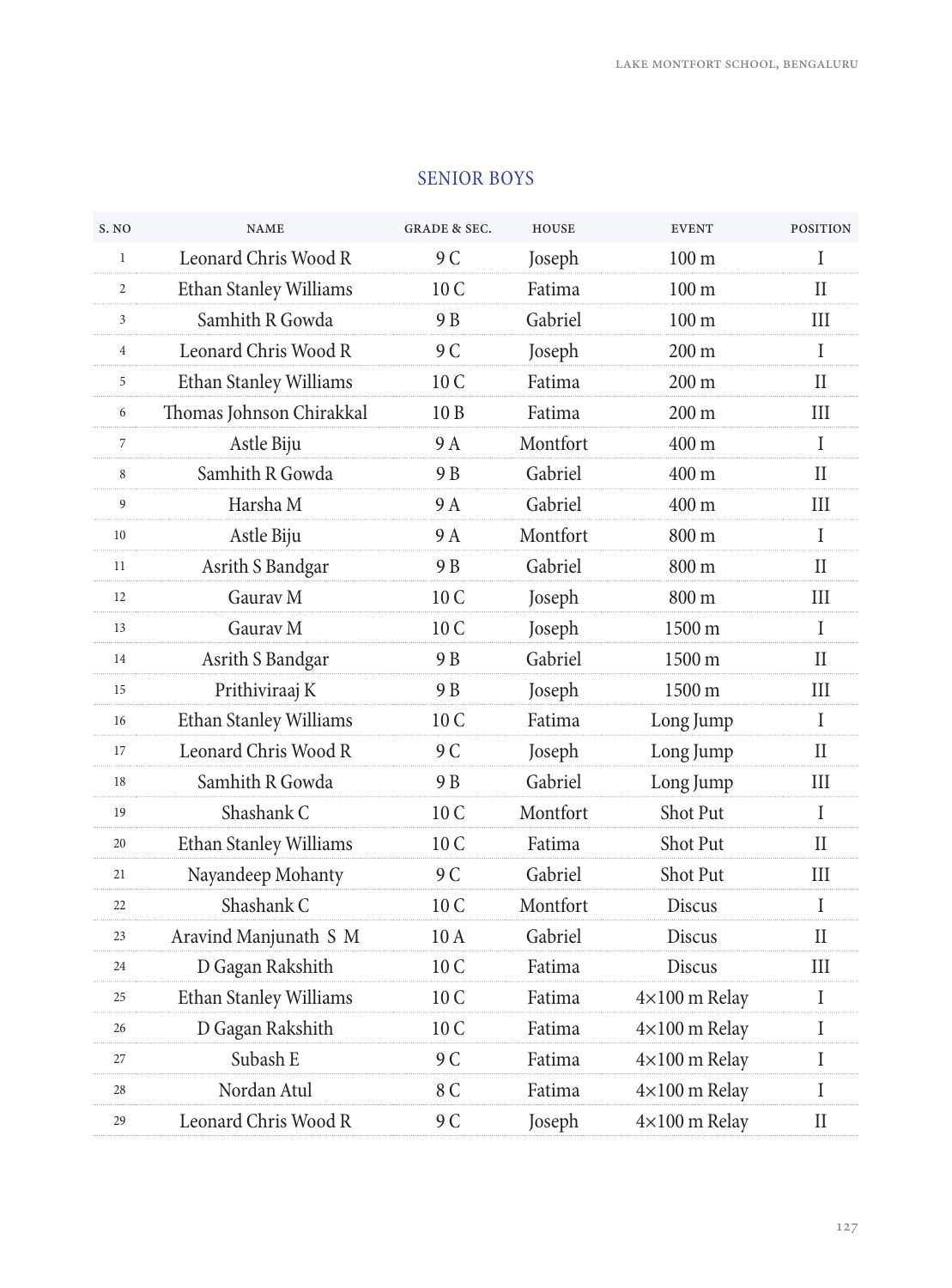| 30 | Joel Varghese M M      | 10 A            | Joseph   | $4\times100$ m Relay | П   |
|----|------------------------|-----------------|----------|----------------------|-----|
| 31 | Prithiviraaj K         | 9 B             | Joseph   | 4×100 m Relay        | Н   |
| 32 | Alex Stanly            | 9 A             | Joseph   | $4\times100$ m Relay | Н   |
| 33 | Nevin Atul B           | 8 C             | Montfort | $4\times100$ m Relay | Ш   |
| 34 | Alan Sebastian         | 10B             | Montfort | $4\times100$ m Relay | Ш   |
| 35 | Mathews T Kovoor       | 10 A            | Montfort | $4\times100$ m Relay | Ш   |
| 36 | Astle Biju             | 9 A             | Montfort | $4\times100$ m Relay | Ш   |
| 37 | Ethan Stanley Williams | 10 <sub>C</sub> | Fatima   | 4×400 m Relay        | I   |
| 38 | D Gagan Rakshith       | 10 <sub>C</sub> | Fatima   | 4×400 m Relay        | I   |
| 39 | Subash E               | 9 C             | Fatima   | 4×400 m Relay        | I   |
| 40 | Nordan Atul            | 8 C             | Fatima   | 4×400 m Relay        | I   |
| 41 | Leonard Chris Wood R   | 9 C             | Joseph   | 4×400 m Relay        | Н   |
| 42 | Joel Varghese M M      | 10A             | Joseph   | 4×400 m Relay        | Н   |
| 43 | Benoit Kuriakose       | 9 B             | Joseph   | 4×400 m Relay        | Н   |
| 44 | Aaron Shaju            | 10A             | Joseph   | $4\times400$ m Relay | Н   |
| 45 | Samhith R Gowda        | 9 B             | Gabriel  | $4\times400$ m Relay | Ш   |
| 46 | Aaron Venedict A       | 9 A             | Gabriel  | $4\times400$ m Relay | Ш   |
| 47 | Anirudh Sree Nair      | 10B             | Gabriel  | 4×400 m Relay        | Ш   |
| 48 | Harsha M               | 9 A             | Gabriel  | 4×400 m Relay        | III |
|    |                        |                 |          |                      |     |

## SENIOR GIRLS

| S. NO        | <b>NAME</b>         | GRADE & SEC. | HOUSE    | <b>EVENT</b>    | <b>POSITION</b> |
|--------------|---------------------|--------------|----------|-----------------|-----------------|
|              | Krishna Priya B     | 10 A         | Fatima   | $100 \text{ m}$ |                 |
|              | Alin Mariya Sabu    | 10 B         | Gabriel  | $100 \text{ m}$ |                 |
|              | Karnati Amulya      | 9 B          | Montfort | $100 \text{ m}$ |                 |
|              | Alin Mariya Sabu    | 10B          | Gabriel  | $200 \text{ m}$ |                 |
| 5            | Krishna Priya B     | 10 B         | Fatima   | 200 m           |                 |
|              | Karnati Amulya      | 9 B          | Montfort | 200 m           |                 |
|              | Nuha Aimen Usman    | 10 A         | Fatima   | 400 m           |                 |
| $\mathbf{8}$ | Carol Maria D'silva | 10A          | Montfort | 400 m           |                 |
| 9            | Aleena Shaju        |              |          |                 |                 |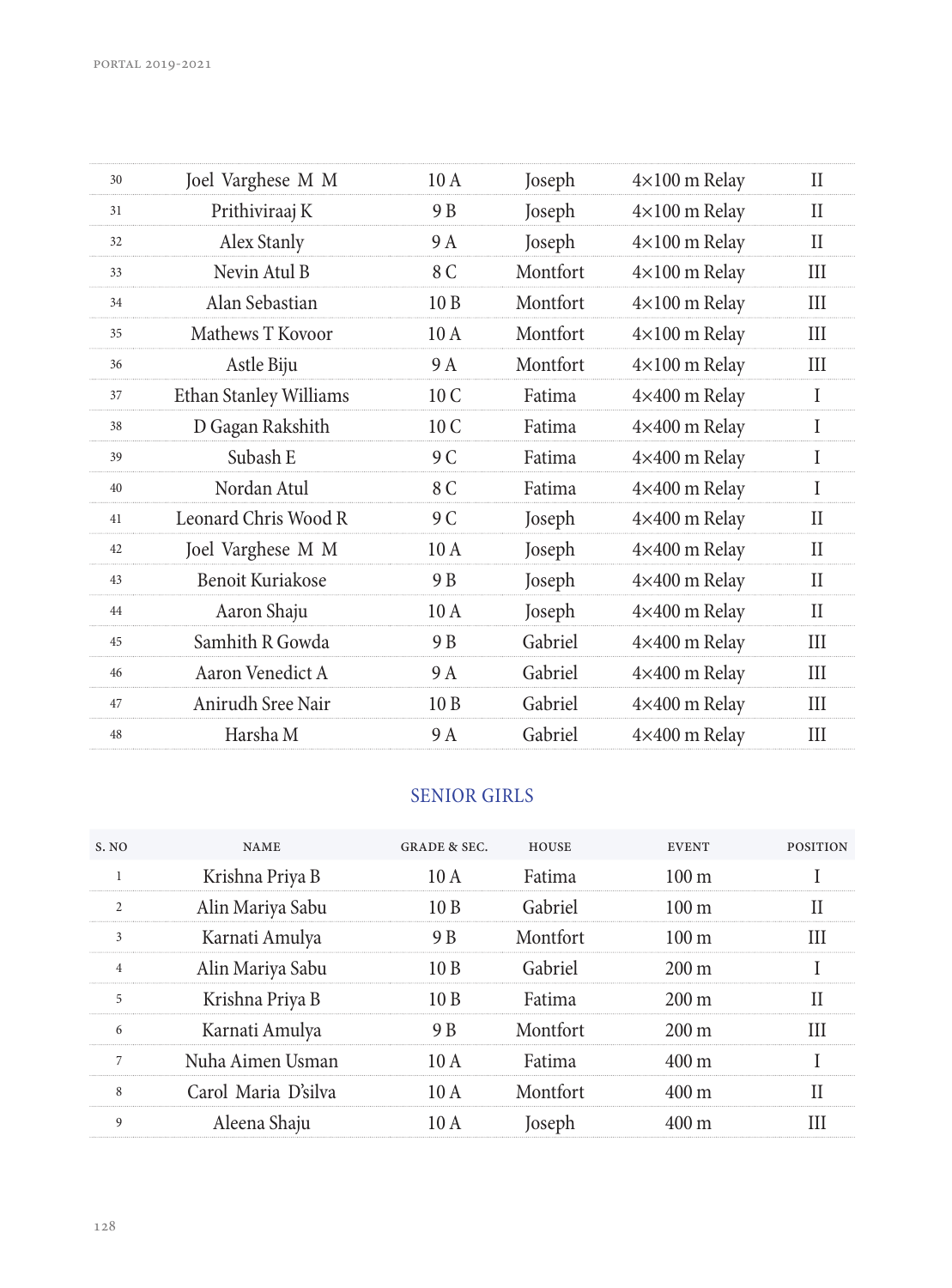| 10 | Meghanaa MD           | 10 C             | Joseph   | 800 m                | I            |
|----|-----------------------|------------------|----------|----------------------|--------------|
| 11 | Nuha Aimen Usman      | 10A              | Fatima   | 800 m                | $\mathbf{I}$ |
| 12 | Khushi B              | 9 A              | Montfort | 800 m                | Ш            |
| 13 | Meghanaa MD           | 10 C             | Joseph   | 1500 m               | $\mathbf{I}$ |
| 14 | Khushi B              | 9 A              | Montfort | $1500 \text{ m}$     | H            |
| 15 | Betina Kuriakose      | 9 C              | Fatima   | 1500 m               | $\rm III$    |
| 16 | Alin Mariya Sabu      | 10B              | Gabriel  | Long Jump            | $\mathbf{I}$ |
| 17 | Nuha Aimen Usman      | 10A              | Fatima   | Long Jump            | $\mathbf{I}$ |
| 18 | Betina Kuriakose      | 9 C              | Fatima   | Long Jump            | III          |
| 19 | Shamitha Vijaya Kumar | 10 A             | Gabriel  | Shot Put             | L            |
| 20 | Krishna Priya B       | $10A$            | Fatima   | Shot Put             | $_{\rm II}$  |
| 21 | Ayushi                | 10 C             | Montfort | Shot Put             | Ш            |
| 22 | Shamitha Vijaya Kumar | 10A              | Gabriel  | Discus               | I            |
| 23 | Rakshitha N Reddy     | 10 <sub>B</sub>  | Joseph   | <b>Discus</b>        | $\rm II$     |
| 24 | Chanditha Dhananjaya  | 10B              | Montfort | Discus               | Ш            |
| 25 | Krishna Priya B       | 10A              | Fatima   | $4\times100$ m Relay | I            |
| 26 | Nuha Aimen Usman      | 10 A             | Fatima   | 4×100 m Relay        | L            |
| 27 | Jennifer B Philip     | 10 C             | Fatima   | $4\times100$ m Relay | I            |
| 28 | Betina Kuriakose      | 9 C              | Fatima   | $4\times100$ m Relay | $\rm I$      |
| 29 | Anagha Panthayil      | 10A              | Montfort | $4\times100$ m Relay | $\mathbf{I}$ |
| 30 | Adhya Jaydev          | 9 A              | Montfort | $4\times100$ m Relay | П            |
| 31 | Karnati Amulya        | 9 B              | Montfort | $4\times100$ m Relay | $\mathbf{I}$ |
| 32 | Carol Maria D'silva   | 10A              | Montfort | $4\times100$ m Relay | H            |
| 33 | Alin Mariya Sabu      | 10B              | Gabriel  | $4\times100$ m Relay | $\rm III$    |
| 34 | Ontry Trisha          | 9 C              | Gabriel  | $4\times100$ m Relay | Ш            |
| 35 | Tejaswi V             | 10B              | Gabriel  | 4×100 m Relay        | Ш            |
| 36 | Nisha N               | 9 C              | Gabriel  | $4\times100$ m Relay | III          |
| 37 | Adhya Jaydev          | 9 A              | Montfort | 4×400 m Relay        | L            |
| 38 | Karnati Amulya        | 9 B              | Montfort | 4×400 m Relay        | Ι            |
| 39 | Carol Maria D'silva   | 10A              | Montfort | 4×400 m Relay        | I            |
| 40 | Anagha Panthayil      | $10\ \mathrm{A}$ | Montfort | 4×400 m Relay        | $\rm I$      |
|    |                       |                  |          |                      |              |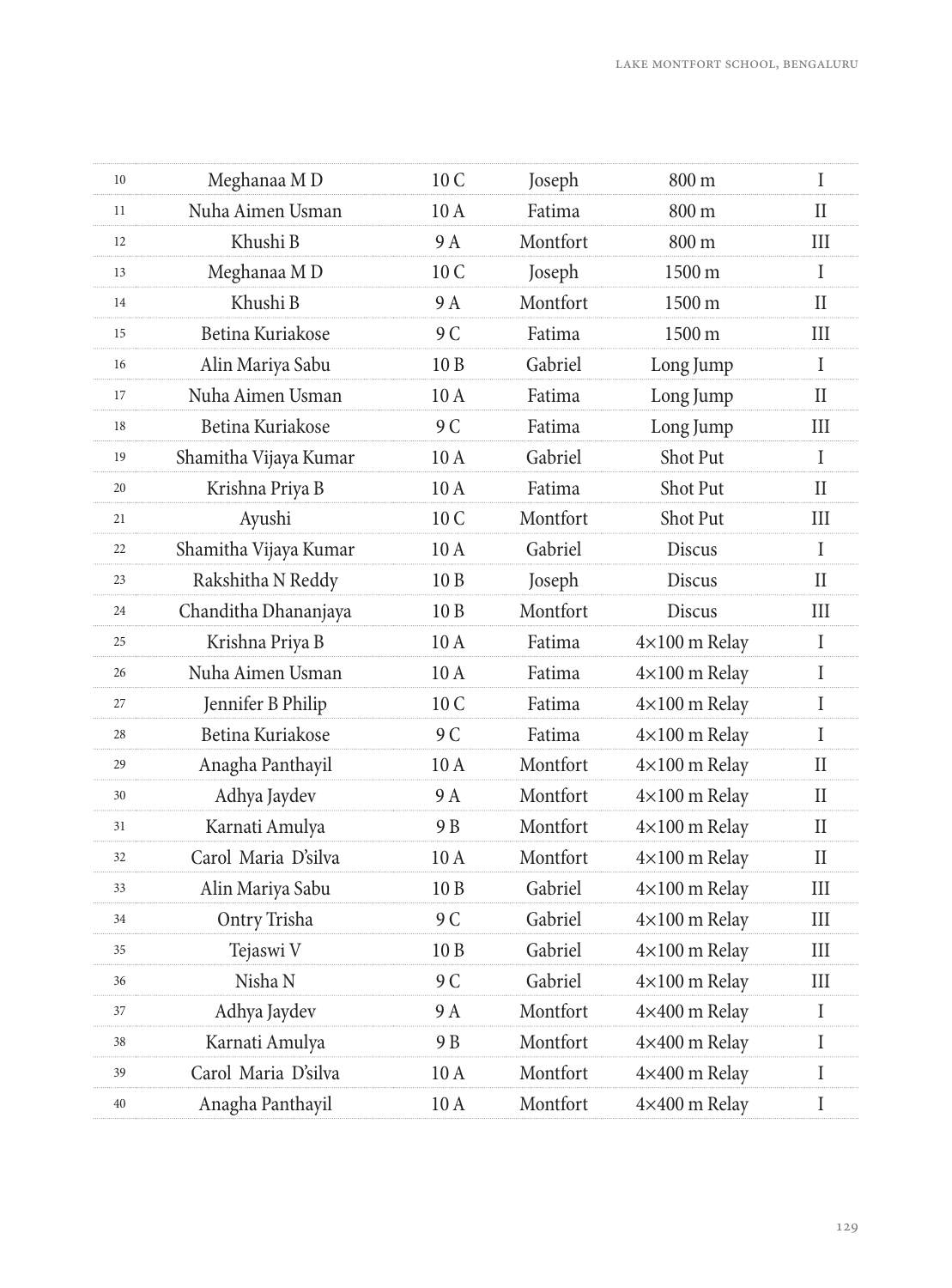| Aleena Shaju     |  | $4\times400$ m Relav |  |
|------------------|--|----------------------|--|
| Limitha V        |  | $4\times400$ m Relav |  |
| $Arva$ $G$       |  | $4\times400$ m Relav |  |
| Meghanaa MD      |  | $4\times400$ m Relay |  |
| Krishna Priya B  |  | $4\times400$ m Relav |  |
| Nuha Aimen Usman |  | $4\times400$ m Relay |  |
| onisha G         |  | $4\times400$ m Relay |  |
| Betina Kuriakose |  | <400 m Relav         |  |
|                  |  |                      |  |

## SUPER-SENIOR BOYS

| S. NO          | <b>NAME</b>        | <b>GRADE &amp; SEC.</b> | <b>HOUSE</b> | <b>EVENT</b>     | <b>POSITION</b> |
|----------------|--------------------|-------------------------|--------------|------------------|-----------------|
| $\mathbf{1}$   | Sathish S          | 12 ABEC                 | Montfort     | 100 <sub>m</sub> | T               |
| $\overline{c}$ | Sachin Kumar K     | 12 ABEC                 | Gabriel      | $100 \text{ m}$  | Н               |
| 3              | Godwin A           | 12 ABEC                 | Gabriel      | $100 \text{ m}$  | Ш               |
| 4              | Tarun Parthiban    | 10A                     | Montfort     | $200 \text{ m}$  | I               |
| 5              | Sachin Kumar K     | 12 ABEC                 | Gabriel      | $200 \text{ m}$  | Н               |
| 6              | Nischai M          | 12 PCMC                 | Fatima       | $200 \text{ m}$  | Ш               |
| $\overline{7}$ | Joel Biju          | 10 C                    | Montfort     | $400 \text{ m}$  | I               |
| 8              | Sathish S          | 12 ABEC                 | Montfort     | $400 \text{ m}$  | П               |
| 9              | Rehaan George John | 12 PCMB                 | Joseph       | $400 \text{ m}$  | Ш               |
| 10             | Nischai M          | 12 PCMC                 | Fatima       | $800 \text{ m}$  | T               |
| 11             | Aditya Jaiswal     | 9 C                     | Fatima       | $800 \text{ m}$  | Н               |
| 12             | Sarthak Bairagi    | 12 ABEC                 | Gabriel      | $800 \text{ m}$  | Ш               |
| 13             | Aditya Jaiswal     | 9 C                     | Fatima       | $1500 \text{ m}$ | L               |
| 14             | Sarthak Bairagi    | 12 ABEC                 | Gabriel      | $1500 \text{ m}$ | Н               |
| 15             | Leon S Bhupathi    | 11 PCMC                 | Joseph       | 1500 m           | III             |
| 16             | Sathish S          | 12 ABEC                 | Montfort     | Long Jump        | I               |
| 17             | Ankit Kumar        | 12 ABEC                 | Fatima       | Long Jump        | П               |
| 18             | John Alwyn F       | 10 A                    | Joseph       | Long Jump        | Ш               |
| 19             | Ankit Kumar        | 12 ABEC                 | Fatima       | <b>Shot Put</b>  | I               |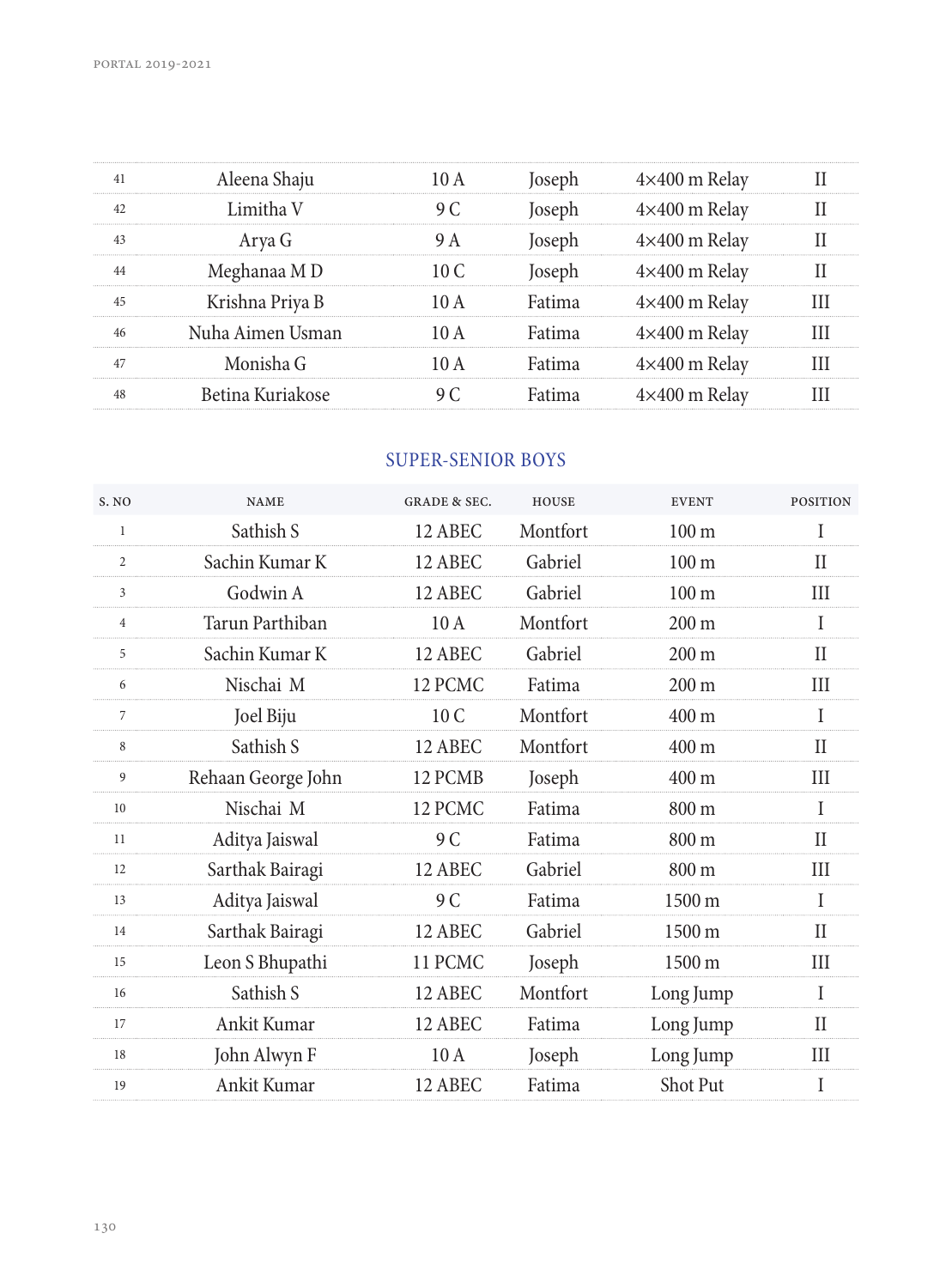| 20 | Adith Kiran Kumar      | 9 C     | Fatima   | Shot Put             | П            |
|----|------------------------|---------|----------|----------------------|--------------|
| 21 | Joel Biju              | 10 C    | Montfort | Shot Put             | Ш            |
| 22 | Sathish S              | 12 ABEC | Montfort | <b>Discus</b>        | $\mathbf{I}$ |
| 23 | Adith Kiran Kumar      | 9 C     | Fatima   | Discus               | H            |
| 24 | Nischai M              | 12 PCMC | Fatima   | <b>Discus</b>        | Ш            |
| 25 | Sathish S              | 12 ABEC | Montfort | $4\times100$ m Relay | $\mathbf I$  |
| 26 | Joel Biju              | 10 C    | Montfort | $4\times100$ m Relay | I            |
| 27 | Abhinav Sujil          | 11 PCMC | Montfort | 4×100 m Relay        | I            |
| 28 | Tarun Parthiban        | 10 A    | Montfort | 4×100 m Relay        | I            |
| 29 | Rehaan George John     | 12 PCMB | Joseph   | $4\times100$ m Relay | П            |
| 30 | John Allwyn F          | 10A     | Joseph   | $4\times100$ m Relay | П            |
| 31 | <b>Brenton M Jerry</b> | 10 C    | Joseph   | $4\times100$ m Relay | H            |
| 32 | Leon S Bhupathi        | 11 PCMC | Joseph   | $4\times100$ m Relay | $\rm II$     |
| 33 | Sachin Kumar K         | 12 ABEC | Fatima   | $4\times100$ m Relay | Ш            |
| 34 | Rohan Benoy            | 11 ABEC | Fatima   | 4×100 m Relay        | III          |
| 35 | Godwin A               | 11 ABEC | Fatima   | $4\times100$ m Relay | Ш            |
| 36 | Chinthan S             | 10A     | Fatima   | $4\times100$ m Relay | III          |
| 37 | Sathish S              | 12 ABEC | Montfort | 4×400 m Relay        | I            |
| 38 | Joel Biju              | 10 C    | Montfort | 4×400 m Relay        | I            |
| 39 | Abhinav Sujil          | 11 PCMC | Montfort | 4×400 m Relay        | $\mathbf{I}$ |
| 40 | Tarun Parthiban        | $10A$   | Montfort | 4×400 m Relay        | L            |
| 41 | Sachin Kumar K         | 12 ABEC | Gabriel  | 4×400 m Relay        | $\rm II$     |
| 42 | Rohan Benoy            | 11 ABEC | Gabriel  | 4×400 m Relay        | H            |
| 43 | Godwin A               | 11 ABEC | Gabriel  | 4×400 m Relay        | $\mathbf{I}$ |
| 44 | Chinthan S             | 10 A    | Gabriel  | 4×400 m Relay        | $\rm II$     |
| 45 | Rehaan George John     | 12 PCMB | Joseph   | 4×400 m Relay        | III          |
| 46 | John Allwyn F          | 10A     | Joseph   | 4×400 m Relay        | Ш            |
| 47 | <b>Brenton M Jerry</b> | 10 C    | Joseph   | 4×400 m Relay        | III          |
| 48 | Leon S Bhupathi        | 11 PCMC | Joseph   | 4×400 m Relay        | Ш            |
|    |                        |         |          |                      |              |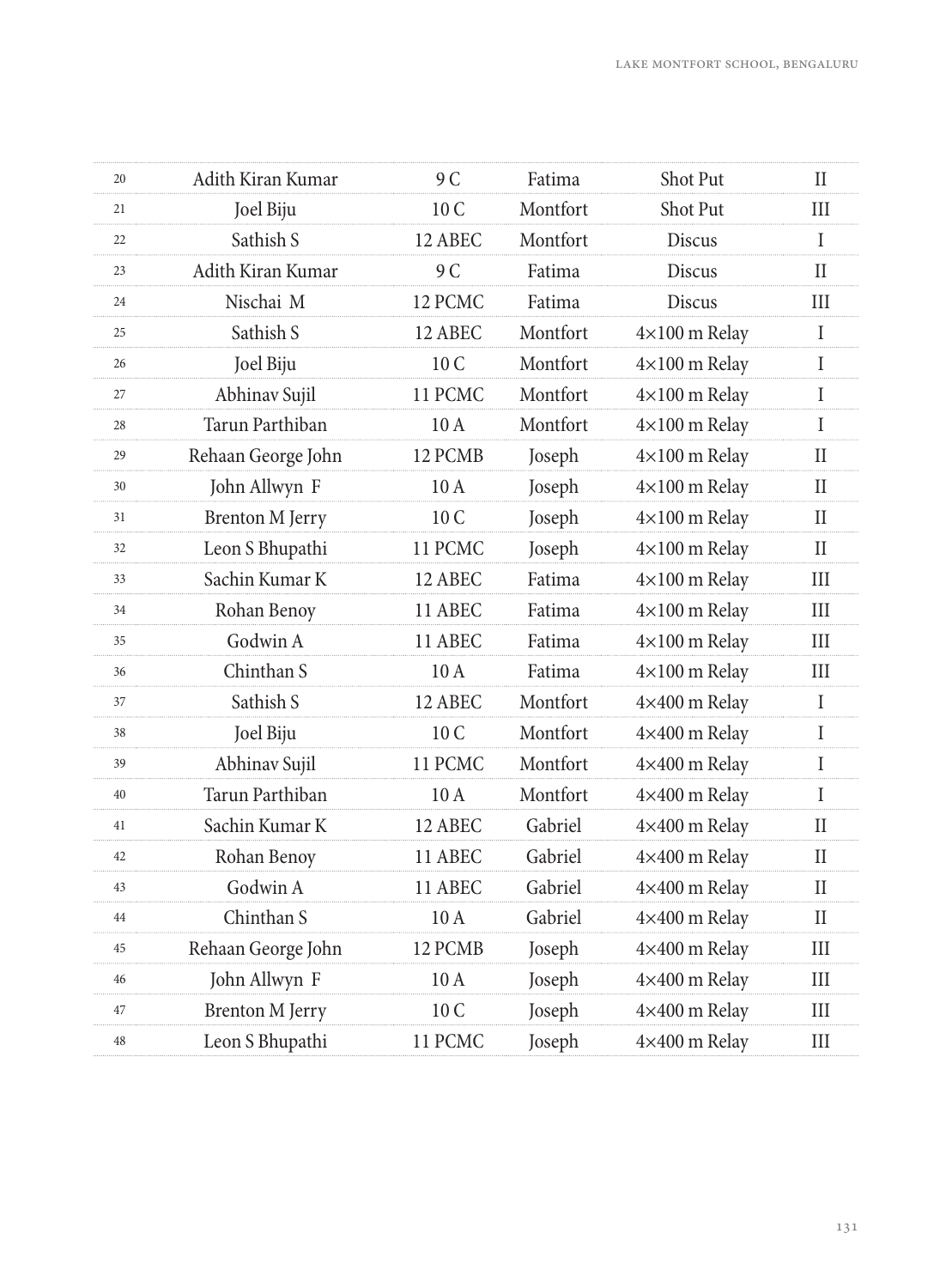## SUPER-SENIOR GIRLS

| S. NO          | <b>NAME</b>              | <b>GRADE &amp; SEC.</b> | <b>HOUSE</b> | <b>EVENT</b>           | <b>POSITION</b>             |
|----------------|--------------------------|-------------------------|--------------|------------------------|-----------------------------|
| $\mathbf{1}$   | Likhitha D K             | 12 ABEC                 | Gabriel      | 100 <sub>m</sub>       | I                           |
| $\overline{c}$ | Subiktha Shalom          | 12 ABEC                 | Gabriel      | 100 <sub>m</sub>       | $\rm II$                    |
| 3              | Samrudhi D               | 12 ABEC                 | Joseph       | $100 \text{ m}$        | Ш                           |
| $\overline{4}$ | Likhitha DK              | 12 ABEC                 | Gabriel      | 200 m                  | $\rm I$                     |
| 5              | Vaishnavi V Tuppad       | 10 C                    | Joseph       | 200 m                  | $_{\rm II}$                 |
| 6              | Subiktha Shalom          | 12 ABEC                 | Gabriel      | $200 \text{ m}$        | $\quad \  \  III$           |
| $\overline{7}$ | Mehak F                  | 10 <sub>B</sub>         | Joseph       | 400 m                  | $\mathbf I$                 |
| 8              | Vaishnavi V Tuppad       | 10 C                    | Joseph       | $400 \text{ m}$        | H                           |
| 9              | Gaganashree H            | 5 C                     | Gabriel      | 400 m                  | Ш                           |
| 10             | Bianca S Philip          | 10 C                    | Gabriel      | 800 m                  | $\rm I$                     |
| 11             | Tejashwini S             | 6A                      | Montfort     | 800 m                  | II                          |
| 12             | Mehak F                  | 10B                     | Joseph       | 800 m                  | $\quad \  \  III$           |
| 13             | <b>Bianca S Philip</b>   | 10 C                    | Gabriel      | 1500 m                 | $\mathbf{I}$                |
| 14             | Tejashwini S             | 6 A                     | Montfort     | 1500 m                 | H                           |
| 15             | Lahari BR                | 8 C                     | Fatima       | 1500 m                 | $\rm III$                   |
| 16             | Likhitha DK              | 12 ABEC                 | Gabriel      | Long Jump              | $\rm I$                     |
| 17             | Bianca S Philip          | 10 C                    | Gabriel      | Long Jump              | II                          |
| 18             | Vaishnavi V Tuppad       | 10 C                    | Joseph       | Long Jump              | $\quad \  \  III$           |
| 19             | Samrudhi D               | 12 ABEC                 | Joseph       | Shot Put               | $\mathbf{I}$                |
| 20             | Cynthia S                | 12 ABEC                 | Montfort     | Shot Put               | H                           |
| 21             | Likhitha DK              | 12 ABEC                 | Gabriel      | Shot Put               | $\rm III$                   |
| 22             | Tejaswini R              | 10 C                    | Montfort     | Discus                 | $\mathbf I$                 |
| 23             | Cynthia S                | 12 ABEC                 | Montfort     | Discus                 | $_{\rm II}$                 |
| 24             | Samrudhi D               | 12 ABEC                 | Joseph       | Discus                 | $\mathop{\rm III}\nolimits$ |
| 25             | Likhitha DK              | 12 ABEC                 | Gabriel      | $4\times100$ m Relay   | $\mathbf{I}$                |
| 26             | Subiktha Shalom          | 12 ABEC                 | Gabriel      | $4\times100$ m Relay   | Ι                           |
| 27             | Bianca S Philip          | 10 C                    | Gabriel      | $4\times100$ m Relay   | $\rm I$                     |
| 28             | Gaganashree H            | 5 C                     | Gabriel      | $4\times100$ m Relay   | T                           |
| 29             | Chaithanya G             | 9 B                     | Montfort     | $4{\times}100$ m Relay | $\rm II$                    |
| 30             | Shreya Vidyasagar Kamate | 10 C                    | Montfort     | 4×100 m Relay          | $\rm II$                    |
| 31             | Gaana Shree              | 8 B                     | Montfort     | 4×100 m Relay          | $\rm II$                    |